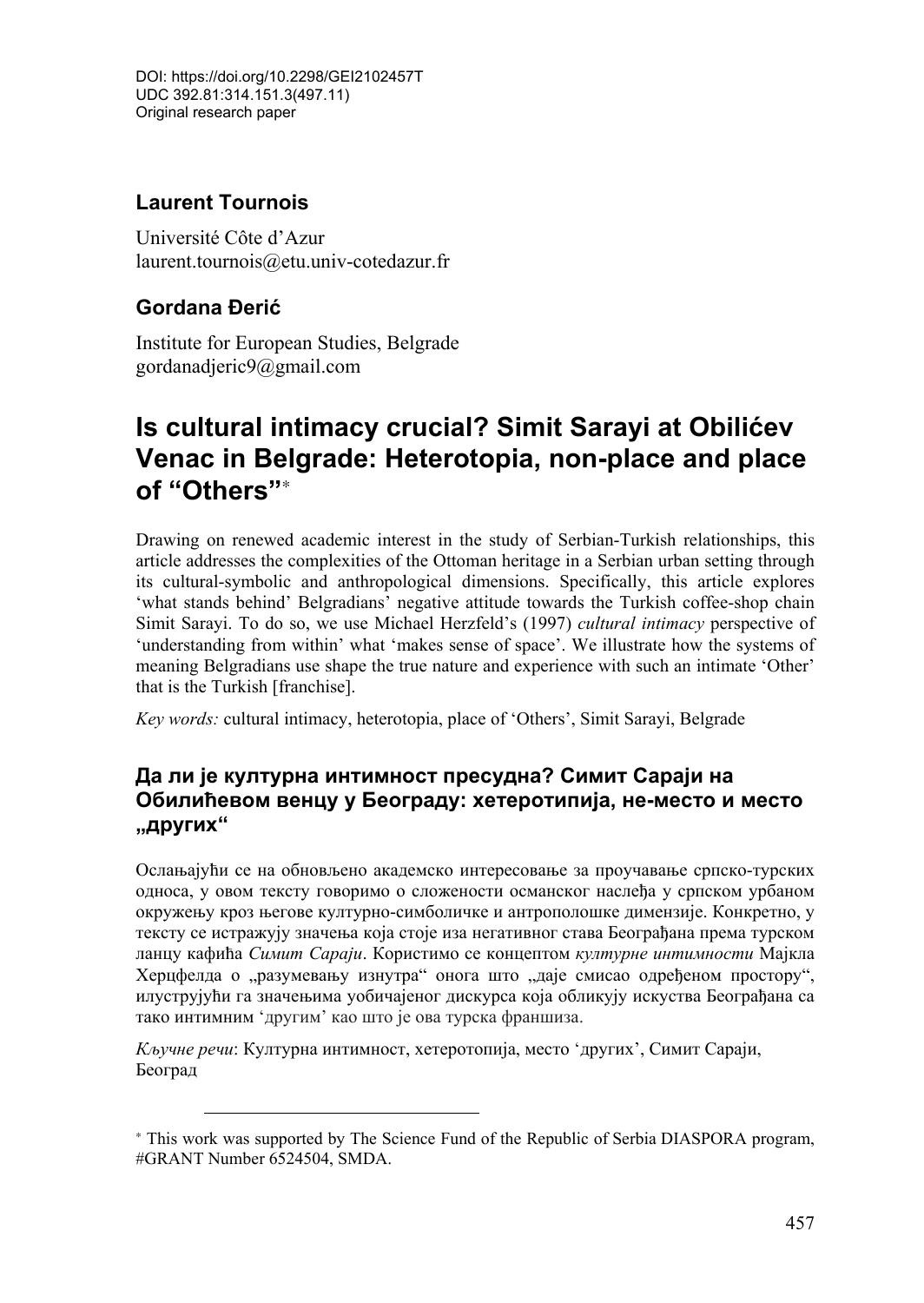"When we opened our first store, we had a dream to serve fresh simits both in Turkey and across the world, the dream of announcing and ingratiating our brand and taste across the world. Today we continue to grow with our dream come true. Every single day, we bake with love our fresh and delicious foods for our customers from all around the world."<sup>1</sup>

Experts, political analysts, and academics have stressed the growing economic and cultural engagement of Turkey in the Western Balkans (e.g. Lazić 2017). Simit Sarayi, its most emblematic coffee shop chain which introduces itself as the "Growing Global Brand of Turkey"<sup>2</sup>, could be considered as an integral part of such activism. Its corporate motto may serve as a rallying point to any customer wishing to enjoy a 'third place experience', a place where people of different ethnic and religious origin practice daily interactions, what Freitag called 'Ottoman cosmopolitanism', a phenomenon rooted in the late Ottoman Empire when people whatever their ethnic, linguistic, religious national, and social backgrounds achieved to live together peacefully (Freitag 2014). However, the 'empty seats' that have marked the course of the franchise from September 2017 to September 2020 in Belgrade tell a different story.

In this article, we investigate why the Turkish franchise faced such a negative attitude from local customers. The complexity of Ottoman heritage in the Balkan Peninsula<sup>3</sup> opens up stimulating research perspectives for studying not only its historical aspect but also its cultural-symbolic and anthropological dimensions. In this regard, the research conducted by Michael Herzfeld in Greece in the 1980s and the1990s deserves special attention, as well as his concept of *cultural intimacy*, formulated in 1995 (Herzfeld 1997). The inspiring Herzfeld's perspective of 'understanding from within' and 'behind the façade' of official discourses has engendered a number of terms and mind tools by means of which a community's world of the implied and the associative is revealed. With respect to our research context and objectives, the concept of cultural intimacy is insightful precisely in the sense attached to it by the author, because it raises and poses questions, rather than offering complete answers. We understand it as a developing process, a 'combative midfield' between constructivism and essentialism, and as a concept appropriate for understanding the specific logic of auto-stereotype and hetero-stereotype representations and their constant play. In addition, we consider it enlightening both in terms of its exposure to commonplace discursive practices and habits existing in the Serbian society, and the rarely addressed complex relations between two intertwined cultures, such as Serbian and Turkish.

In this article, we aim to explore how *cultural intimacy*, i.e. the notions and stereotypes that constitute it, affected the development of Simit Sarayi in Belgrade, which presupposes that shedding light on this content in the specific local environ-

 <sup>1</sup> https://www.simitsarayi.com/en/who-we-are (Accessed December 8, 2020)

<sup>2</sup> https://www.simitsarayi.com/en/who-we-are (Accessed May 26, 2020)

<sup>&</sup>lt;sup>3</sup> First and foremost, as stressed by Hajdarpašić (2008), the Ottoman past stays one of the most disputable historical topics across much of the Balkan region.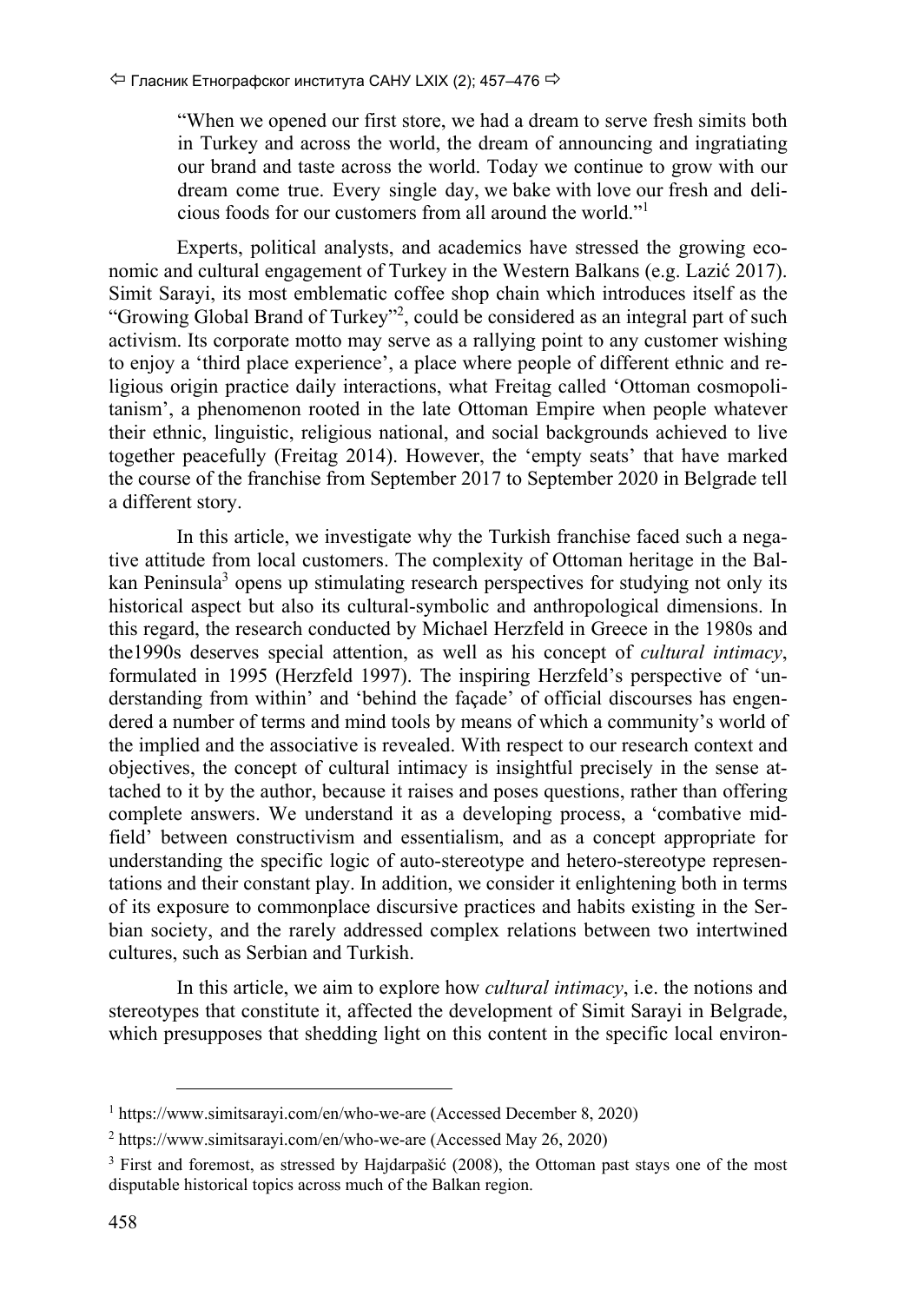ment connotes the familiar questions and uncertainties related to everyday lived experiences. Moreover, over several centuries of shared history, Serbian-Turkish relationships have been 'intimately felt' (see Davidson & Milligan 2004) and, as such, the various locations of Simit Sarayi's stores, particularly the one located in Obilicev Venac, have become the sites of emotional experience and representation. In extending Herzfeld's 'militant middle ground perspective' (Herzfeld 2016a), we argue that human agency plays a critical role in instrumentalizing shared stigma and cultural memories to form positive/negative attitudes towards a foreign actor. We engage with the everyday consumption routines of Belgradians through their interactions with the Turkish franchise. The emotional dimensions of such interactions are implicitly addressed through an exploration that bridges culturally intimate and national layers.

This research is part of the cultural studies research agenda that started about 15 years ago aiming at widening notions of the political to involve everyday politics and practices of inclusion/exclusion (Hermes *et al.* 2005). We draw on the scholarly works of anthropologists, geographers, social and political scientists to improve the understanding of the role of individuals in an effort to tackle the tension between essentialized social categories and lived realities (see Tuominen 2020). In more practical terms, we suggest that systems of meaning Belgradians use have tangible effects on their urban environment and shape the true nature and experience with such an intimate 'Other' that is the Turkish coffee shop chain Simit Sarayi. Following this line of reasoning, one of Simit Sarayi's stores in Belgrade (Obilicev Venac) is treated as an example of *heterotopia* (Foucault 1984; Soja 1990) in the sense of the difference of location (*hetero* – unlike, different, *topos* – place) in regard to its environment, and consequentially this place belongs to 'Others' and is for 'Others'.

Our research methodology is 'critically quasi-ethnographic' (Murtagh 2007). The main empirical material used in this study includes 45 semi-structured interviews with Belgrade inhabitants and regular dialogues with 16 franchise employees including Simit Sarayi's country manager. Specifically, respondents were asked "Do you/Would you go for a coffee / tea or cake / *burek*/ *djevrek* at Simit Sarayi? Yes/No, why?". They were also requested to express their opinions on the importance of the country of origin (i.e. does it influence or not their first choice?). During the constant meaning-making and gradual focusing process, we enlighten the possible implications of a concurrence of – 'the otherness', 'historical enmity' narratives on the formation of views, personal inclinations and/or actions of individuals towards the Turkish franchise in Belgrade. Practically speaking, by exploring the 'empty seats' at Simit Sarayi on Obilićev Venac, we investigate the common places in the discourses of collective *self-promotion* and *introspection* in *social poetics* (Herzfeld 1997) in time. Holding the status of 'locals/foreigners' and endorsing the role of 'marginal social scientists', we do not intend to criticize any government policy (Herzfeld 2018), although the political is often unavoidable in the Balkan realm (see Atkinson *et al.* 2005). On the contrary, we direct the research at what everyone knows, i.e. towards the meanings of mental notions and images that are equally present in the *implied*, *gestures* and *silence* as well as in words.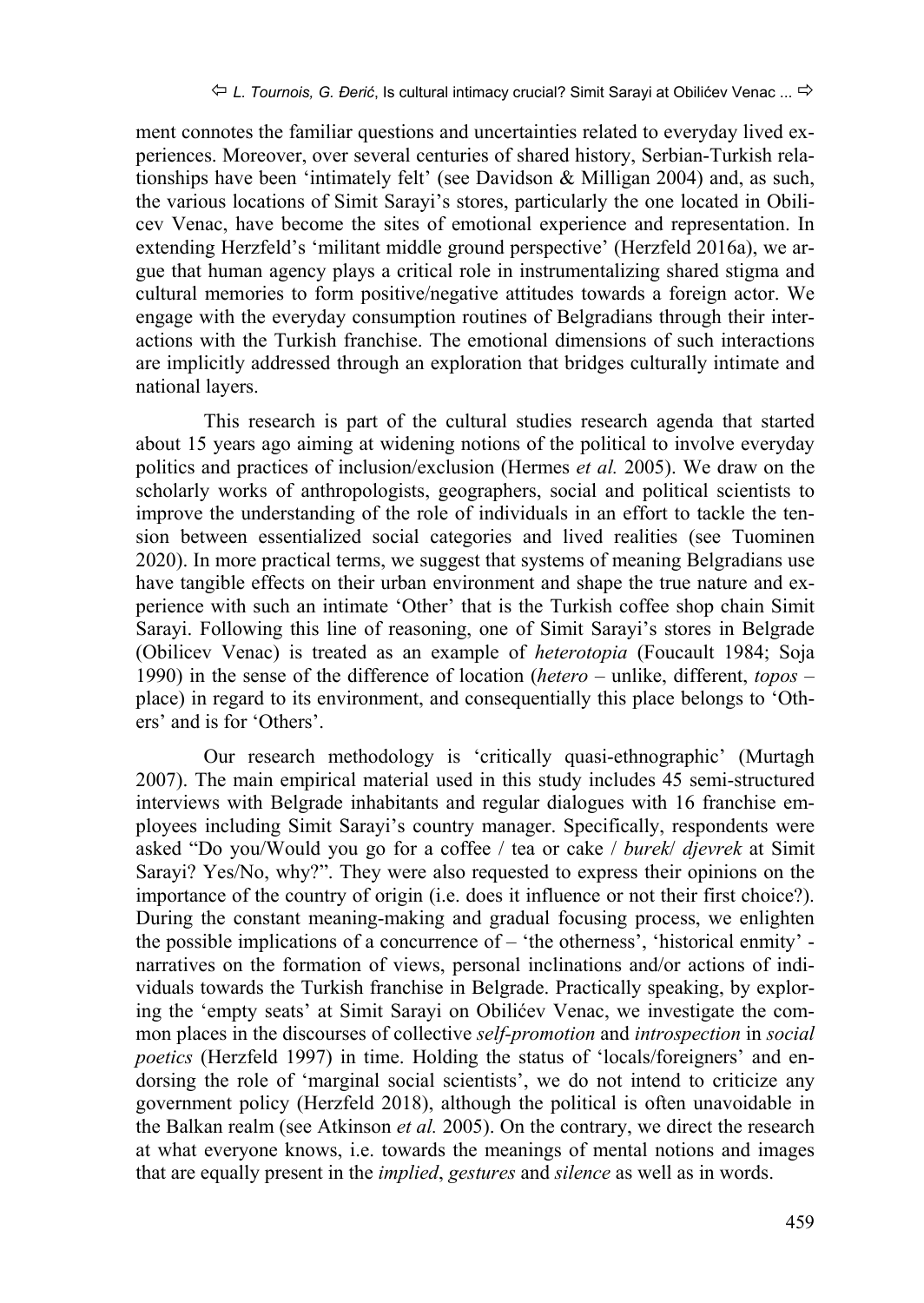## **'Like past a Turkish cemetery': The most significant Others in cultural intimacy**

- "What is this?
- $[...]$
- Nobody is sitting there, except those two tourists. Dead place."<sup>4</sup>

The so called 'tourists' were the authors of this article. Consequently, in order to understand "what is it that's going on here?" (Goffman 1974, 8), we use the *cultural intimacy* lens, that is to say the general points and stereotypes that, according to Herzfeld, construct the *collective self* or, in other words, the collective selfpresentation and self-understanding (Herzfeld 1997). We also consider the circumstances in which one reaches for precisely such linguistic constructions, stemming from 'images in heads' about Us and Others. Therefore, when speaking about stereotypes, we are talking about the established *models* of verbal and nonverbal generalization, i.e. *patterns* of creation of more complex projects and *expected actions*, which, thanks to the "secret of reduction" – that "shortcut" to conclusion – and the action stemming from such a conclusion, are the most efficient means of instrumentalization of differences.

Since this *shortcut* in thinking is necessary and its implementation process is normalized, it serves as a means for identifying and confirming what we already 'know', but also as an evaluation mechanism. Following this line of reasoning, we consider the simultaneousness or identification and evaluation using the example of the frequent figure of speech *to pass by someone 'like past a Turkish cemetery'*<sup>5</sup> . Namely, such phrase used in a non-literal sense is important because of the function that they perform in orienting and fixing certain meanings, as well as because of the content that they convey: they are present both in the strictly semantic aspect and at the level of action, in the sense of producing and operationalizing the meaning into the 'real', effective (Đerić 2005b). These are idioms that rule and with the help of which one rules.

To observe (or not notice) a given object implies placing that object in a certain *system of expectation* (Connerton 2002), i.e. it is part of the "reporting" system from an organized set of notions based on the lessons from the corpus of long memory. If, in addition to the habits of thinking, the notions 'about the bodily automatism' (Connerton 2002) are also an integral part of the mechanism of transferring collective memory, we also face the 'formulaicality' (see Dąbek-Derda 2004) of deeds and actions, in addition to the 'formulaicality' of language (expressed in tropes, metaphors and similar figures of speech). In brief, we assume that a range

 $\overline{a}$ 

<sup>4</sup> This event happened on September 27, 2018, when both authors were sitting on the terrace of the Simit Sarayi's store located on Obilicev Venac.

<sup>5</sup> We kept the literal translation ('*'to pass by someone 'like past a Turkish* cemetery') of a local idiom ('*'Proći pored nekog, kao pored turskog groblja'* = '*to pass by someone/thing as if they don't exist'*) because it is important for the overall understanding of the pattern of '(im)perceptible reproduction' of stereotypes in language. We are thankful to one of the reviewers for his suggestion.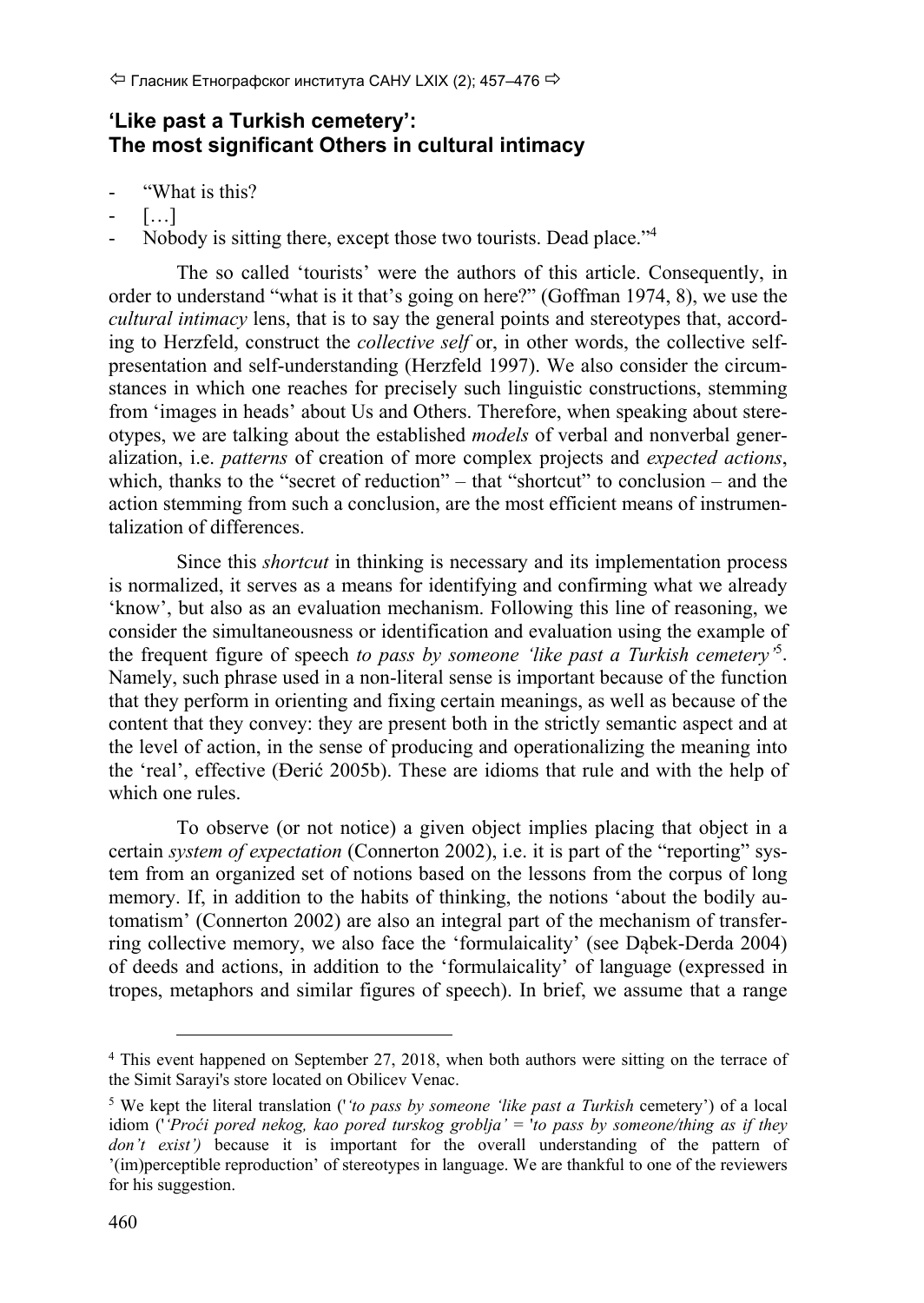(and proximity) of thinking and action, about the formulaic language of cultural intimacy is not without effect: it is complete and performative only with the formulaic treatment.

The figure of speech *to pass by something/someone 'like past a Turkish cemetery'* suits the locally coherent system of notions and presupposes the meaning of disinterest, but also the a priori insignificance and/or inferiority of the place (object, person, etc.) by which one is passing. This meaning is part of the verbal convention or, more precisely, the inertia of thought and practice in the potentially unlimited series of social relations and situations. The routine (rude) speaking of this phrase in addition to being an inevitable means in individual arrangements, is also a reflection of broader 'value hierarchies' (Appadurai 1988) and 'gradients of disparaging' that are often intertwined and nested in the discourses in the Balkans and discourses about the Balkans (Bakić-Hayden 1995; Bakić-Hayden 2006). As a consequence of the reversed roles in power games, the figure of speech *"like past a Turkish cemetery*" summarizes many of the 'lessons' and tendencies of the mythopoetic remembrance, especially poetic processes through which the collective submission during the Ottoman period is turned into moral superiority of the subjugated members of the community (Đerić 2005b).

In a broader sense, the function of these or similar idioms constitutes a part of well-known practices of a commonplace, 'banal' reminding about a nation and its (im)perceptible reproduction: by using them, speakers confirm and/or reproduce themselves as members of a certain nation, and those nations are reproduced once more within a broader system of nations (Billig 1995). Everyday language offers a large number of examples of situations where one passes by something or someone "as if passing by a Turkish cemetery": political rivals or opposing sides in court, as well as quarrelling friends or offended girlfriends when describing an encounter with (former) boyfriends use the phrase 'as if passing by a Turkish cemetery'. All of them will choose to describe *passing by without saying a word*, (intentional) *ignoring* or *not noticing* using this expression, as optimal for all those situations. The comparison 'to pass by someone as if they were a Turkish cemetery' (i.e. *to cut someone dead*) in the above cases unmistakeably refers to a previous 'history' of the two sides, that is, to previous (traumatic) experience, a thorough knowledge on each other, and even an emotional pain of the side that speaks and which, actually, feigns indifference.

The spatially and symbolic performative also reveals the secret of reduction and the allegedly ethically elevated and emotionally (non-)engaged, indifferent attitude towards the 'illusion' of the place that is being passed. During a nine-month period of presence, Simit Sarayi was an *inter-place*, both familiar and foreign – concurrently at Obilićev Venac, and beyond it, in the phantasmatic geohistory. Consequently, its 'difference' was defined more by the associations that it causes in the historical and reflexive perspective and the contents that it gives rise to, or which are read into it, than by any objective feature of the given place in real time. Gaining the status of 'illusion' or 'phantasm', something that (seemingly) doesn't exit, the objective features of the Simit Sarayi products could not even be assessed.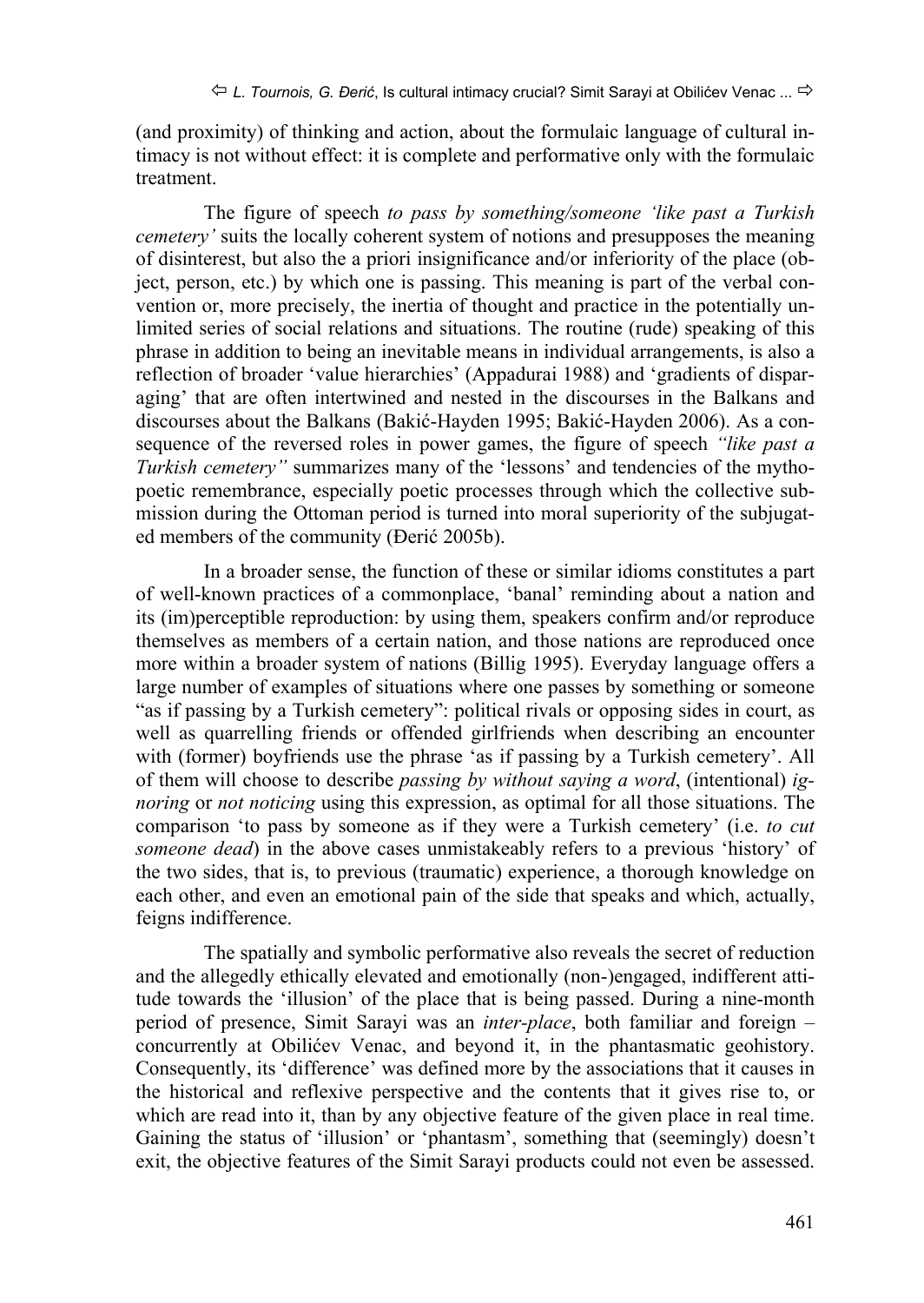We refer to this frame or 'scheme of interpretation' to explore how Belgradians perceive, categorize and thus give meaning to a particular situation that are the (non-)interactions with Simit Sarayi's coffee shops and particularly the one located at Obilićev Venac.

## **Methods**

### Study setting and problematization

Although the coming of the Turkish coffee-shop chain in Belgrade raised some enthusiasm, the opinion of the owner of another coffee shop chain located in downtown Belgrade, an ethnic Greek, stood out with its frankness and his words somewhat foreshadowed the future of the franchise. Dismissing even the theoretical possibility of Simit Sarayi opening stores in Greece, he explained his attitude with a comparison. He literally said: "Opening Simit Sarayi in Belgrade is the same as opening a McDonald's store in Teheran: it won't work!"6 . Even if we overlook the link between politics and/or *politics of history* with doing business in the present, as well as the expressed repulsion that certain respondents felts towards the politics of the ruling party in Serbia (which in some cases is inseparable from the rejection felt towards the Turkish – coffee shop chain), it is difficult not to notice that the opening and/or the existence of the Simit Sarayi franchise in Belgrade problematises the established course of comprehension, i.e. the expected form of interpretation of Serbo-Turkish relations<sup>7</sup>. This argument served as a preamble to the empirical investigation our study is based on.

Unlike the sediment of experience of the Serbian-Turkish relations, their longevity and complexity, the history of the Simit Sarayi coffee shop chain in Belgrade is relatively short. The first stores – five of them –, were opened in mid-September 2017, at several locations in the centre of the city. The new and locally unknown chain was the topic of a web portal that presented Simit Sarayi as an interesting concept<sup>8</sup>. The ratings of the consumers of its products and services varied from enthusiastic praises of the *burek*<sup>9</sup>, *djevrek*<sup>10</sup>, tea and coffee, to an unfavourable evaluation of the price/quality trade-off.

A month after the opening, in October 2017, the Simit Sarayi store located on Bulevar Kralja Aleksandra was one of the 'stops' of the presidents of Turkey and Serbia, R.T. Erdogan and A. Vučić, as part of the two-day visit by the Turkish president and an economic delegation to Serbia (TRT Srpski 2017). The clichés

 <sup>6</sup> Actually, at least until 1979, the American fast-food chain performed much better in Iran than the Turkish one ever did in Serbia.

 $7$  As such, through everyday consumption, our respondents/Belgradians have expressed to whom their affinity goes while at the same time they have rejected the *mental structures and common principles of vision and division, forms of thinking imposed by the state.* 

<sup>8</sup> https://www.ana.rs/forum/index.php?topic=234911.0 (Accessed November 24, 2020).

<sup>&</sup>lt;sup>9</sup> A typical Balkan salty pastry filled with cheese.

<sup>10</sup> A ring-shaped bread roll or bagel. Its Turkish name is 'simit'.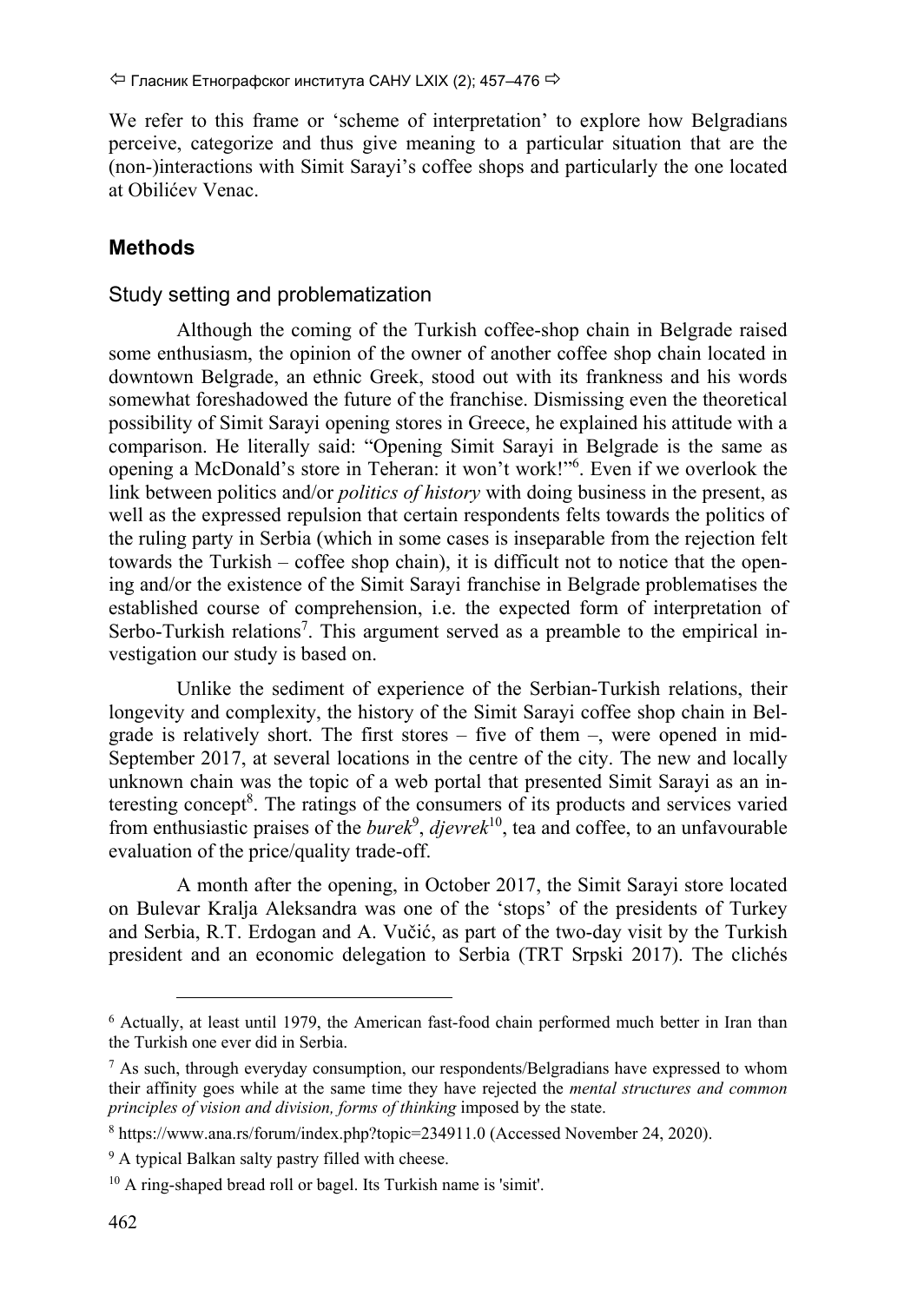'make one's self at home', spreading familiar rhetoric that eliminates all borders and speaks of mutual relations as "friendly", "neighbourly" and "goodneighbourly" (despite the fact that Turkey and Serbia do not have a common border) were what gave this visit its tone<sup>11</sup>. Cordial words of welcome by local officials for the Turkish gastronomies, and Turkish capital in general, created the impression that this chain was guaranteed success and a profitable future in Serbia. Yet, exactly two years after the first media presentation of the Simit Sarayi coffee shop chain in September 2017, the closing of the most famous Turkish franchise in Belgrade was announced on September 16, 201912.

In August 2018, a Simit Sarayi store opened in the heart of the tourist zone, at 22 Obilićev Venac in Belgrade. Its lifespan was the shortest: less than ten months passed from the beginning of the shop's operation to the written announcement of its closing on June 26, 201913. During that period, the picture visible to all was 'emptiness'. Surrounded by a number of popular cafés and restaurants, this store stood out in that there were very few people who sat in it. Most often – no one at all, except one of the authors who was a regular customer. When asked "How are you doing today?", the manager was most of the time embarrassed and replied . It is quiet today ...". Locals could hardly be found there, which was a bit unusual for this part of the city where one is always demanding for more. Namely, being directly connected to the main pedestrian zone, Knez Mihailova Street and Republic Square, Obilićev Venac and its cafés are active businesses nearly year-round. Thus, within the realm of an "urban café sociality" (Bookman 2014, 85), Simit Sarayi's stores generated little feeling of "togetherness". Why did it happen to the Turkish franchise?

The reoccurring identical picture of 'empty seats' at franchise's stores, even in the peak tourist season is symptomatic for exploration from a heterotopic and cultural intimacy perspective. We are primarily interested in why, during the nine months of Simit Sarayi's existence on Obilićev Venac, people passed by it 'like past a Turkish cemetery'. In this purpose, we shed light on the meaning of the rhetoric figure (or phrase) to pass by someone or something 'like past a Turkish cemetery'; we wonder why they treated it as if it doesn't exist. Hence, we explore the origin of the disregard of the majority that thwarts and/or abolishes elementary curiosity in connection with Simit Sarayi. Moreover, as part of our efforts to enlighten at least a portion of the wider picture of the cultural intimacy content, we believe that stressing what the local environment is 'quite familiar with' or is 'was known long ago', and which, precisely because of its 'familiarity', so far has re-

 $\overline{a}$ 

<sup>&</sup>lt;sup>11</sup> According to contemporary studies on Turkish cultural intimacy, the Balkan region is becoming a sphere for demonstrating cultural openness and establishing a specific form of "internal cosmopolitanism" in official policies, at least in the domain of popular music (e.g. Stokes 2010).

<sup>12</sup> https://www.horecapropeler.com/vesti/kraj-simit-sarayi-turske-fransize-pekara-u-beogradu (Accessed November 20, 2020).

<sup>&</sup>lt;sup>13</sup> From September 2019 till January 2020, the Turkish franchise closed three additional stores, leaving only two opened.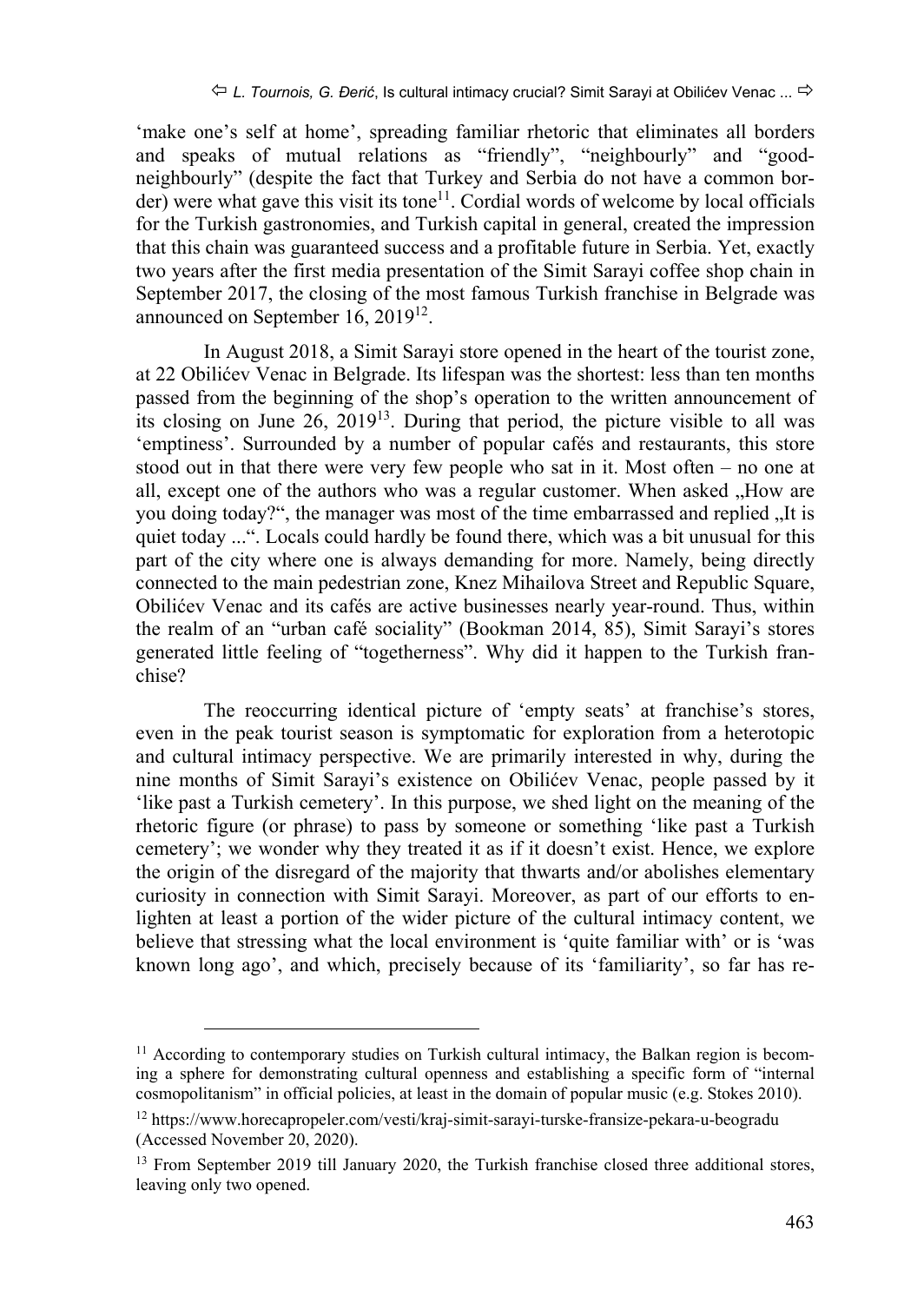mained beyond lay interest and academic thematization (Herzfeld 1997; Billig 1995; Đerić 2014).

In brief, we aim to re-examine the meanings that are affixed by such rhetoric formulas ('like past a Turkish cemetery'), metaphors and dominant stereotypes (about Us and Others), as well as the connotations that remain beneath the surface of what has been said and which cannot objectively be assessed. Along a joint travelogue with the Turkish franchise in Belgrade, we put emphasis on the preconceptions and knowledge expressed in *silent* (unspoken) and *loud stereotypes* (Đerić 2005; see also, Košničar 2015; Šimáková 2018).

#### Empirical investigation

Our research project has been supported by more than two years of participant observations *in situ* since the inception of the first Simit franchise store in Belgrade to the very last days before all of them closed. We visited all stores located in the city center and were regular customers of three of them. We had 'on-the-spot' conversations with 5 store managers and 10 waitresses/waiters. We also talked and had a regular correspondence with the country manager of the Turkish franchise. Previously, we drew on various sources of evidence such as archival data (corporate websites, online blogs and portals, local newspaper articles, etc.) to "*amass converging evidence and to triangulate over a given fact*" as advocated by Yin (1999, 1217).

The primary empirical material of this study is based on 45 semi-structured interviews (30-50 minutes) carried out over a two-months period (April-May) in 2018. We implemented a link-tracing design in the form of a respondent-driven sampling method which uses a set of participants that grows in waves with each round of participants recruiting their peers (Heckathorn & Cameron 2017). Our sample comprised educated (38.6% hold a BA) Belgradians aged 19 to 77 years. Male and female respondents were equally distributed, and a majority worked as private sector employees (36.4%). Following the assumption that *"consumption bridges economic and cultural institutions, large-scale changes in social structure, and discourses of the self"* (Zukin & Maguire 2004, 173), we explored the host population's attitudes towards the Turkish coffee-shop chain Simit Sarayi. Specifically, respondents were asked "Do you/Would you go for a coffee / tea or cake / *burek*/ *djevrek* at Simit Sarayi? Yes/No, why?". They were also requested to express their opinions on the importance of the country of origin (i.e. does it influence or not their first choice?). During the pre-test, participants explicitly expressed they do not want to be recorded nor to write their answers on the questionnaire, thus illustrating a form of "ontological insecurity" (Svenonius & Bjorklund 2018, 124) which depicts post-communist societies (see Tournois & Rollero 2020). Consequently, we reported their answers on the questionnaire itself $14$ . All participants were interviewed individually.

<sup>&</sup>lt;sup>14</sup> In quoting the interview excerpts, we used the respondents' gender (M/F) and age in order to respect their requests for privacy.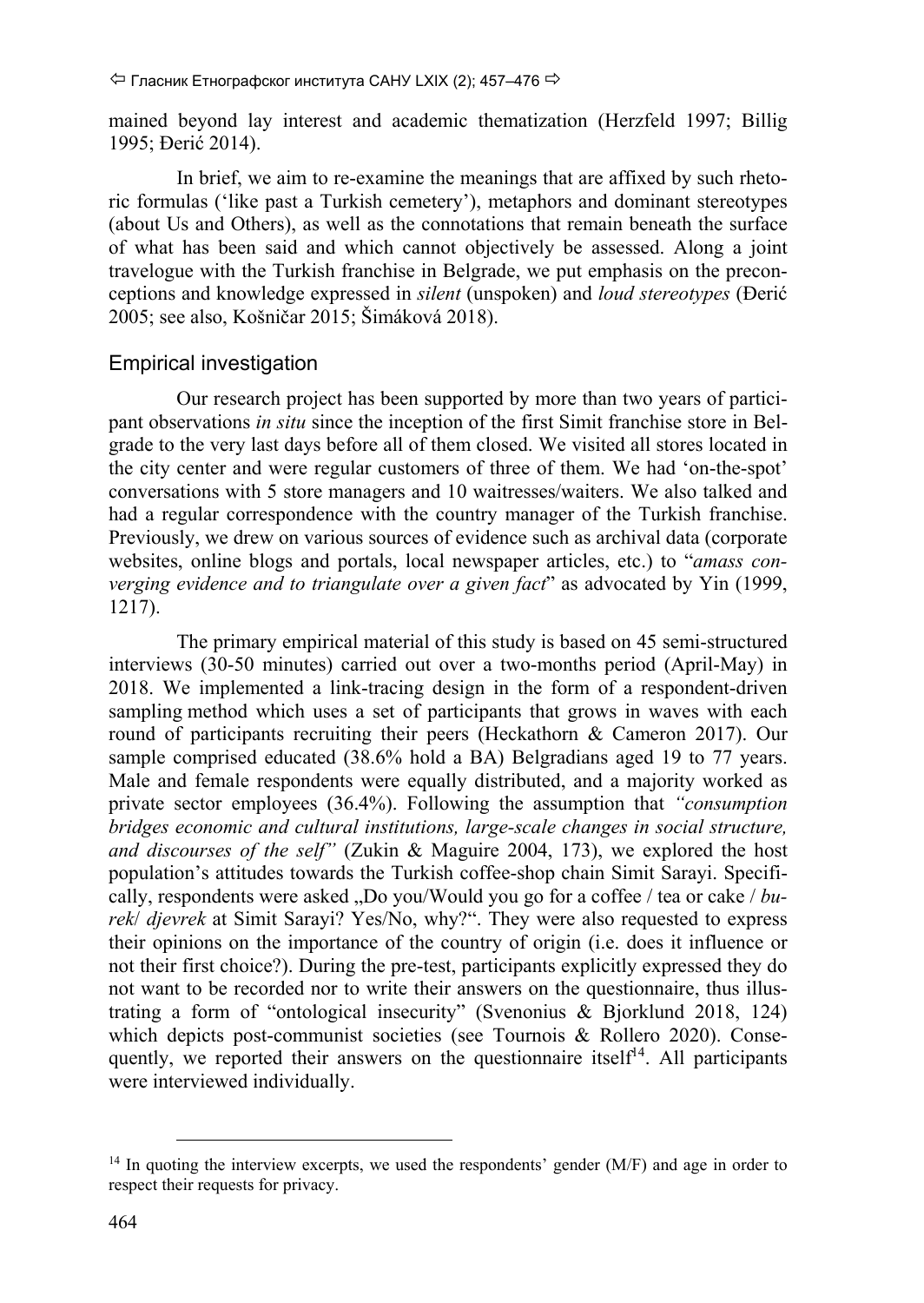Within the iterative reflexive process suggested by Srivastava and Hopwood (2009), we followed the recommendations of Moustakas (1994) in terms of elimination and refined focusing.

#### **Stigmatization, collective memory and the most significant 'Others'**

Diverse forms of stigma have been integrated into contemporary national narratives not just among Westerners (see Zarakol 2014). Hence, the power transformation of mental images into practice, as a far-reaching consequence of the common history, which is traumatic for both sides, is not unfamiliar to Turkish diplomats even in recent times.

Serbian Ambassador to Turkey from 1995 to 1999 noted that those pictures are an implied frame of present and all future exrelations. In discussing the contradiction of contemporary politics, Ambassador Darko Tanasković recalled the request that he received from his hosts, during the period of the NATO intervention against Yugoslavia, that when the bombing ends, he urges his compatriots in Serbia not to be angry at the Turkish more than at the other participants in the aggressions *just because they are Turkish* (Tanasković 2013). His Turkish counterparts were fully aware, Tanasković continues, that for historical and psychological reasons people in Serbia will more easily and quickly forgive the Americans for the bombing than the Turkish<sup>15</sup>.

The path that Ambassador Tanaskovic took would be what Itzkowitz named a "problem of perception", which refers to the psychological aspects of the Ottoman heritage and specifically the way in which the inhabitants of the states formed on the former Ottoman Empire perceive themselves and others. Widely spread among (Western) European countries was a Manichean portrayal of the 'Turkish' as the 'bearers of all kinds of evil' (Itzkowitz 1996). Accordingly, we argue that the contents of collective memory, what Ambassador Tanasković called "historical and psychological reasons", had an influence on individuals' attitudes, and in general, on the level of their interest in the Turkish franchise. They were sometimes expressed without any diplomatic run-around. One participant, answering a question regarding the importance of the origin of a company, i.e. the country from which it comes, responded straightforwardly: "I honestly avoid buying brands that I associate with bad politics, for example I avoid Turkish and American brands because of the bombing and years of slavery." (M/31). And he added: "I wouldn't go to Simit Sarayı because I know that it is a Turkish brand, and I as just told you, I don't like to give money to people who ruled all of Serbia for five hundred years."

Placing in the forefront 'own'/collective notions about the historical relations in regard to the current moment, the expression "years of slavery" indicate a mentally significant order, superior to the visible order of things and official en-

 $\overline{a}$ 

<sup>&</sup>lt;sup>15</sup> Ambassador Tanaskovic probably had in mind that throughout the 1990s, Turkish media used on a daily basis the term "*Serbian butcher*" when referring to atrocities committed by Serbian forces in Bosnia (Aydintasbas 2019).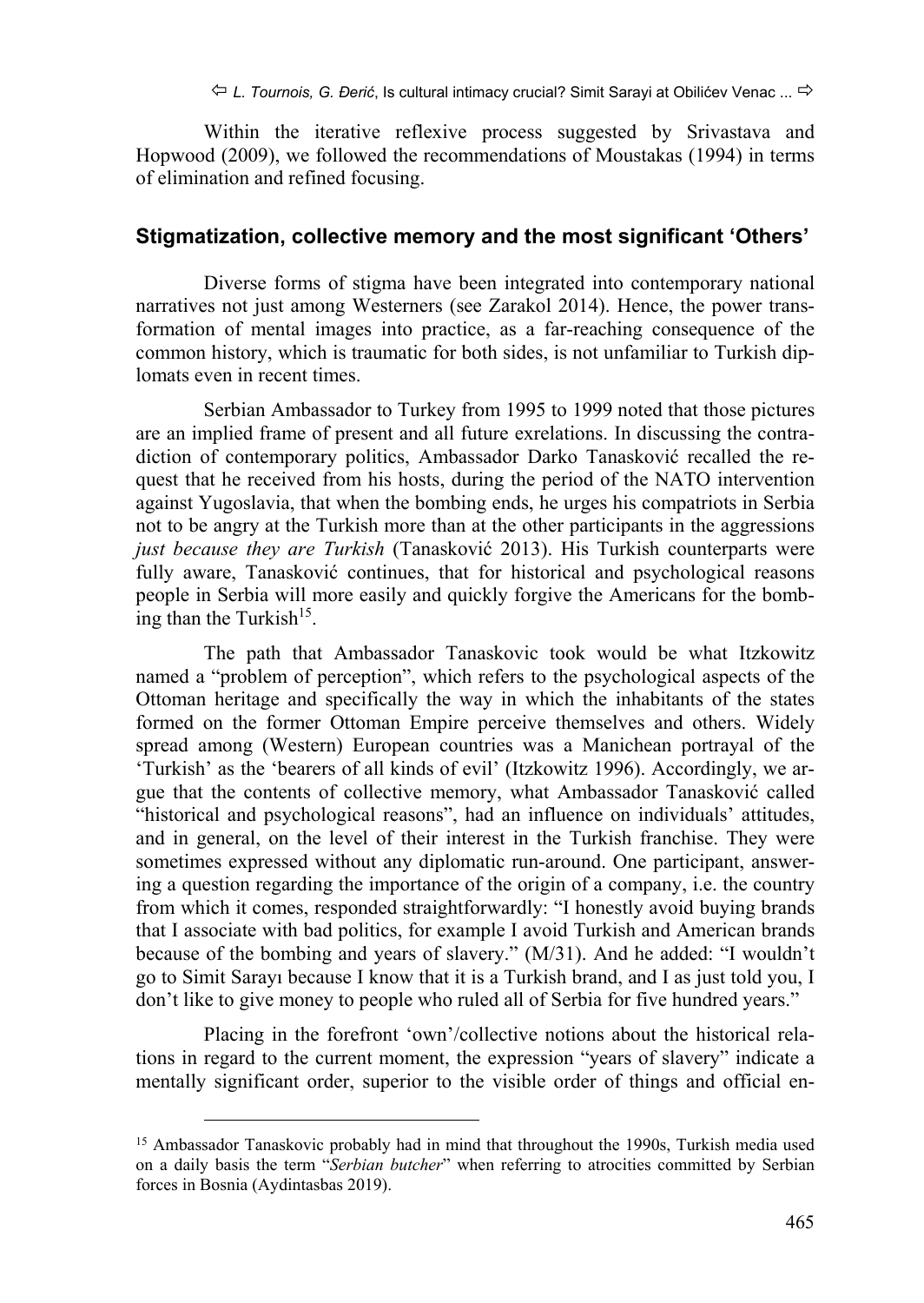$\Leftrightarrow$  Гласник Етнографског института САНУ LXIX (2); 457–476  $\Leftrightarrow$ 

deavours and discourses. Thus, Simit Sarayi appears to be a place of self-reflection of the respondents and their confrontation with the collective historical trauma. On the other hand, most of the respondents' answers were not so explicit, leading us to assume that because of 'political correctness', or some other reasons, they were not explicitly named or elaborated but presumably had a decisive influence on individuals' actions towards the Turkish franchise. Consequently, we propose to consider it as a literal example of a heterotopia, a non-place, since in a specific place in a specific time it confronts different historical and reflective spaces (Foucault 2005).

## **"No. I don't know what that is": Heterotopia, place to 'Others' and for 'Others'**

 To the question "Would you go for coffee/tea or a cake, *burek* or *djevrek* to Simit Sarayı?", respondents predominantly gave straightforward answers:

- "No. I don't know what that is."  $(F/48)$
- "No, because I am not attracted to their offer in any way, even though it is located across from where I work." (M/50)
- "No, I'm not interested and I don't know even where it is."  $(M/59)$
- "No, because I don't know what that is."  $(F/19, M/48, F/31)$
- "I don't know what that is."  $(F/37)$
- "No. I don' even know what that is."  $(M/23)$

Whether unobserved, unseen and/or unidentified, the 'place' where the Turkish franchise is located actually stimulates such strong allegations and is construed as an 'other place'. Furthermore, even for those who expressed an interest, franchise outlets are stuck between a possibility and a dodge which ultimately sparks ambiguity: "Honestly, this is the first time I've heard about it, but how do I know... if they have decent coffee, I would go. Why not." (M/30); "I didn't go, but I leave the possibility that I will do it because I live near one of the facilities. I didn't even notice that the facility was open on social networks and in conversations with friends, because by chance there are three bakeries with a tradition where I live." (M/32). Foucault (1984) suggests the term 'heterotopia' to address the issues related to such 'different' and 'non-conforming' spaces.

Obilicev Venac, a strict downtown location with no particular design attribute, has become a 'space of representation' which has his roots in "the culture and tradition of a people, but also in the memories and dreams of individuals" (Colombino 2009, 285). Designated as an 'elsewhere', it has acquired a collective 'spirit', possibly (re)discovered by individuals/Belgradians for themselves, and thus as a heterotopia, it has gained a public character recognized and offered to all (Foucault 2009; see also Nal 2015). Furthermore, the term heterotopia implies an actual place in a concrete environment that, even though linked to real space and time, also evokes timeless, fictional content, inseparable from the deposits of cultural intimacy meaning. Simit Sarayi on Obilićev Venac in Belgrade is more than merely a single store within a coffee shop chain in that part of the city: it as a place with a multiple fragmented or even antagonistic meanings (see Dehaene & De Cauter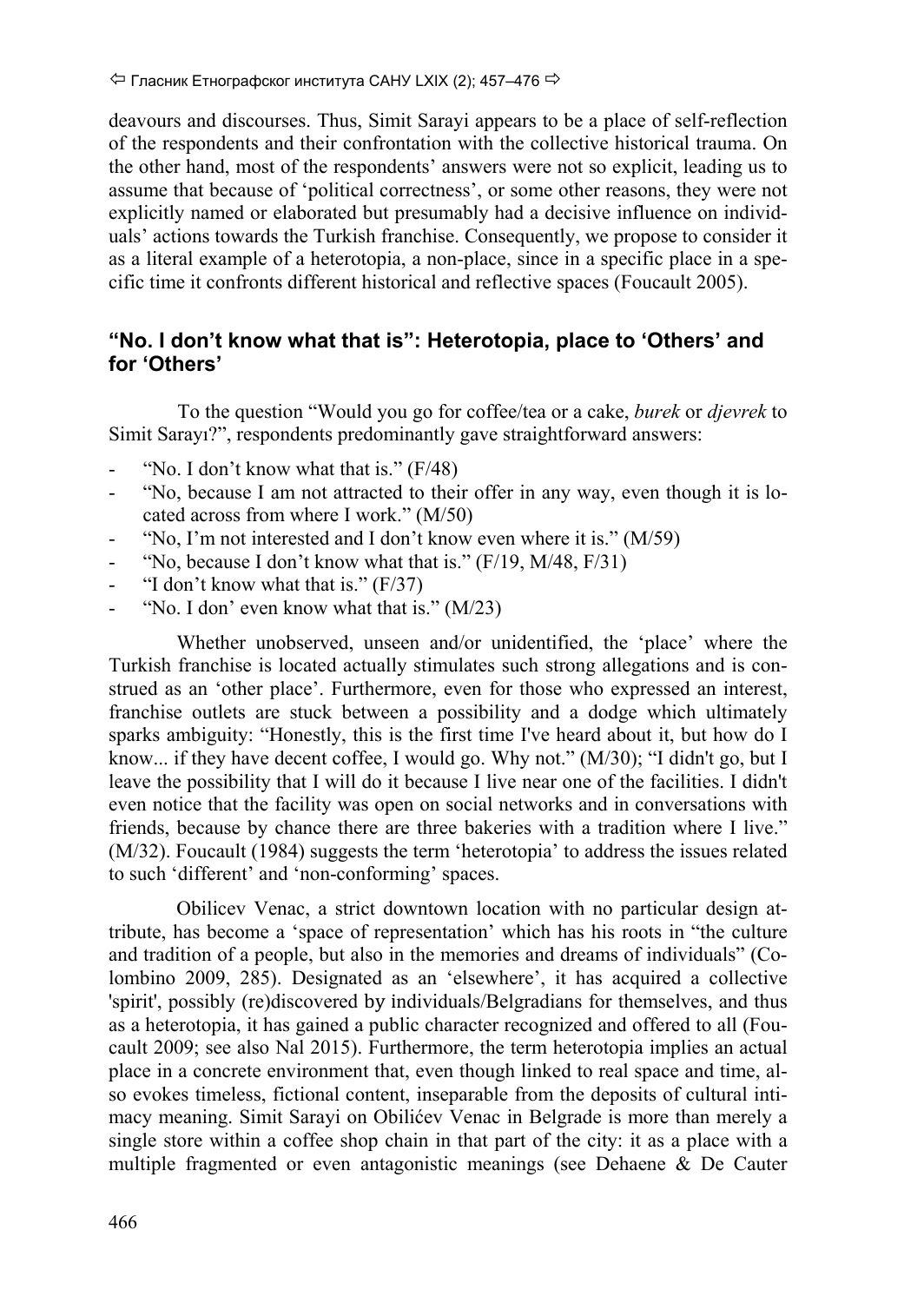2008) and an associative space that brings to life the evocative elements of an imaginarium accumulated over time, as a non-place, a place belonging to 'Others' and for 'Others'.

Simit Sarayi on Obilićev Venac is also the performative encounter of opposed collective fantasies and *traumas* (Alexander 2004; Spasić 2011). One's attitude towards it is as towards a place that is in an ironical – if not subversive – relationship towards the space where it is located, as well as towards the cultural intimacy content profile of the Serbs as expressed by an informant (F/36): "I don't know what that is. A Turkish pastry shop?! Sounds interesting, but I wouldn't go there." Here, we can see that this place causes a plexus of views (about Us and Others) accumulated over time, regardless of the concrete, contemporary experiences of the citizens. In a word, Simit Sarayi on Obilićev Venac evokes a series of preconceptions in the cognitive backdrop of the reasoning or the *mental space* (Fauconnier & Turner 2002) that resists the value-neutral reality of the given place.

This place is (to some extent) "electrified with symbolic power" (Hoelscher & Alderman 2004, 348), memory and place jointly making much of the background of the production of meanings in a critical and dynamic process. Consequently, we further shed light on several images and notions from the abundant narrative production, which deprives even the smallest space of inertness and emptiness in order to come closer to the web of reflexive currents that could influence the tastes and opinions, and on orientation and actions in general. 'Unlocking' the way that *society remembers* (Connerton 2002; Cappelletto 2003), in the sense of conscious and subconscious transfer of memories and knowledge, is a necessary step towards understanding the local manner of confronting the arrival in the public sphere of a new actor, a Turkish company. In line with the preceding discussion and drawing on Marshall (2004), we suggest that opening a Simit Sarayi store acted like a cultural stimulus that brought back memory in an everyday landscape that finally regained significance (yet evolves towards new significance) through very elemental human functions such as sound, sight, and even (no)touch.

## **Cultural remembering and the most significant 'Others' as roots of rejection**

Under the term *cultural memory / collective memory* (Halbwachs 1992; Gedi & Elam 1996; Zerubavel 2003; Todorova 2004) of a society, we mean exclusive content from the given society's past, that is the basis for the knowledge and belief apparatus of Self (and differentiation from Others), one's own *formative notion* and *development of normative tradition* (Assmann 2002). In the case of the Serbs, the constellation of the set of notions, myths and knowledge from this canon (or normative tradition), in its most reduced form, in addition to the Saint Sava myth, consists of the Kosovo myth which has the implication of local, authentic versions of the Christian myths, structurally similar to the established myths of the cultural memory of other European peoples (Todorova 2005).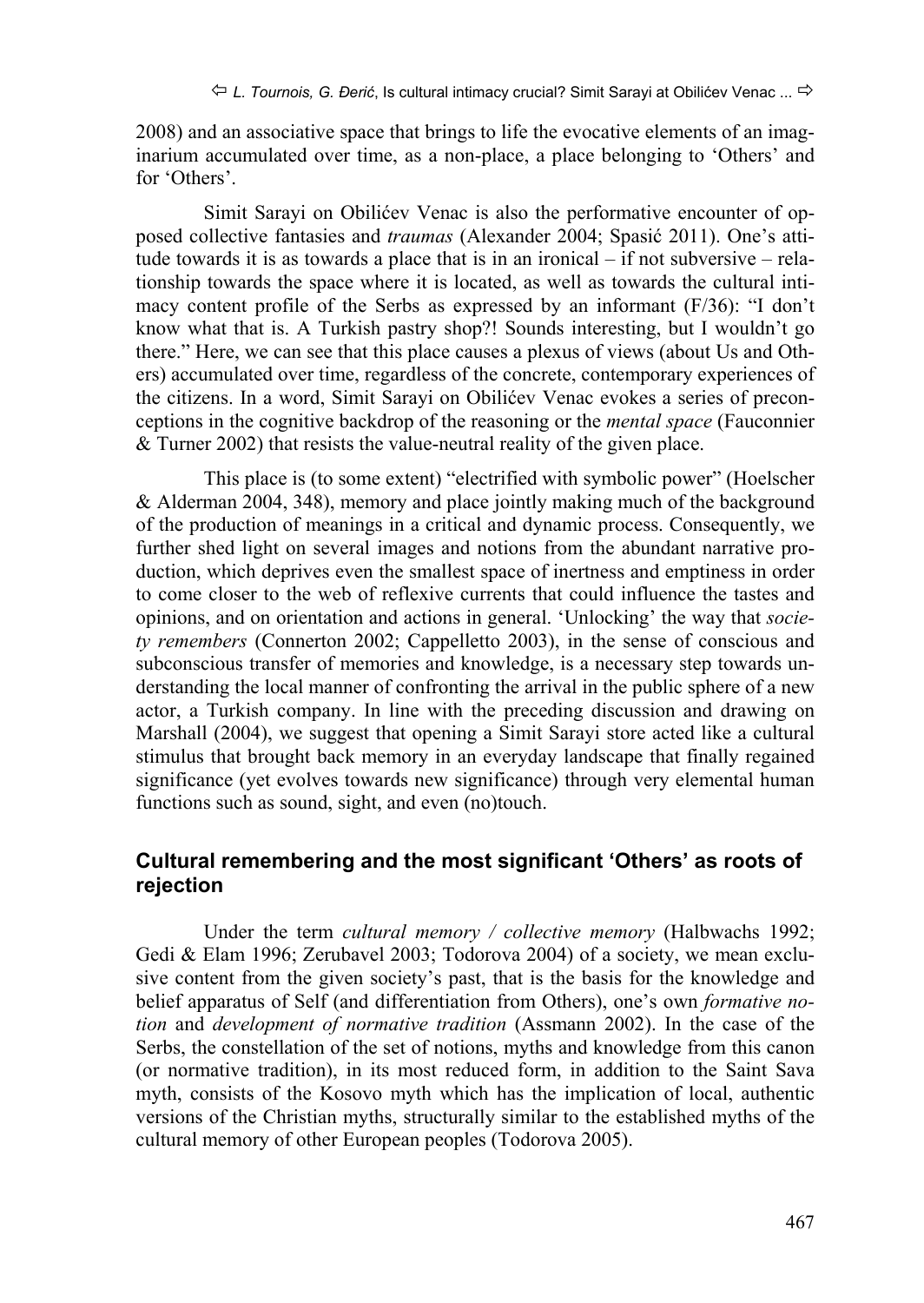The Kosovo myth is related to the historical battle in 1389, when the Ottoman army defeated the Serbian army, as well as the myth-poetical (oral, "folk") and literary tradition related to the battle. One legend from the Kosovo tradition states that despite the Serbian defeat, the hero of the battle was Miloš Obilić<sup>16</sup> who allegedly killed the Ottoman Sultan Murad I (1329–1389). Since Sultan Murad was in fact killed in this battle, the historical or fictional character Miloš Obilić gained the status of the most prominent hero in Serbian myth poetics, so it is no surprise that the memories of him are plentiful and many. In addition to the most important medals being named after this hero, in the inventory of cultural memory, we find memorials of Miloš Obilić in the names of many sports clubs, streets, generally in topography, as well as in the centre of Belgrade, at Obilićev Venac, which was named after him.

The distinct place belonging to Others in the above myth belongs to the Turkish. The various mechanisms of reproduction of social relations and knowledge have maintained the presence of the purpose of these myths, regardless of the passing of time. Among others, the mechanisms for determining the normative tradition consists of *repetition*, *overlapping* and *linking* chronologically distant historical content into a single, unquestionable narrative, a type of education and *popular pedagogy/pedagogy of the people* (Assmann 2002, 2011). Even though from the standpoint of *communicational memory*, the memory that according to Assmann (2002, 2011) covers three generations, or one lifetime, there were more 'candidates for the role of the 'most significant Other'. The *history policy* towards the 'reservoir' of cultural memory of the Serbs is such that this role consistently belonged to the Turkish. This 'choice' was unquestioned even from the standpoint of the  $19<sup>th</sup>$ century development of the nation, its 'birth': both the uprisings against the Turkish at the beginning of the century (1804 and later) and the liberation or Serbian Wars of Independence (1876–1878) were fought with the aim of achieving liberation from the Ottoman Empire and achieving statehood.

From the Serbian perspective, Turkish stand very high up on the imaginative scale of 'most significant Otherness', far above all others. One of the store managers expressed it clearly: "You will always find someone / a Serbian who will tell you about a story that his family lived in connection with the Turks, even if it was his grandfather or great grandfather who lived it"<sup>17</sup>. His comment suggests that family and collective memory as well as national story mingle. Here, we can observe that individual action is materialized through willful blindness and rejection, the group they belong trying to 'revive' the past through a particular place in an attempt to (re)'claim territory' and (re)'establish social boundaries' (see Till 2003).

<sup>&</sup>lt;sup>16</sup> Concerns regarding the historical character of Miloš Obilić appear because his heroic feat is mentioned in the earliest records and manuscripts about the battle, without giving his name. Accounts mention the heroic feat of an unnamed hero, which is explained by the conventions of medieval literature and the epic genre where only persons of noble descent are mentioned by name, such as Serbian Prince Lazar, who was also killed in this battle (see Bakić-Hayden 2006, 140– 142).

<sup>&</sup>lt;sup>17</sup> Initially, we were reluctant to exploit this feedback in order not to harm the situation of the store manager. Given that he resigned from his position, we used it in our article.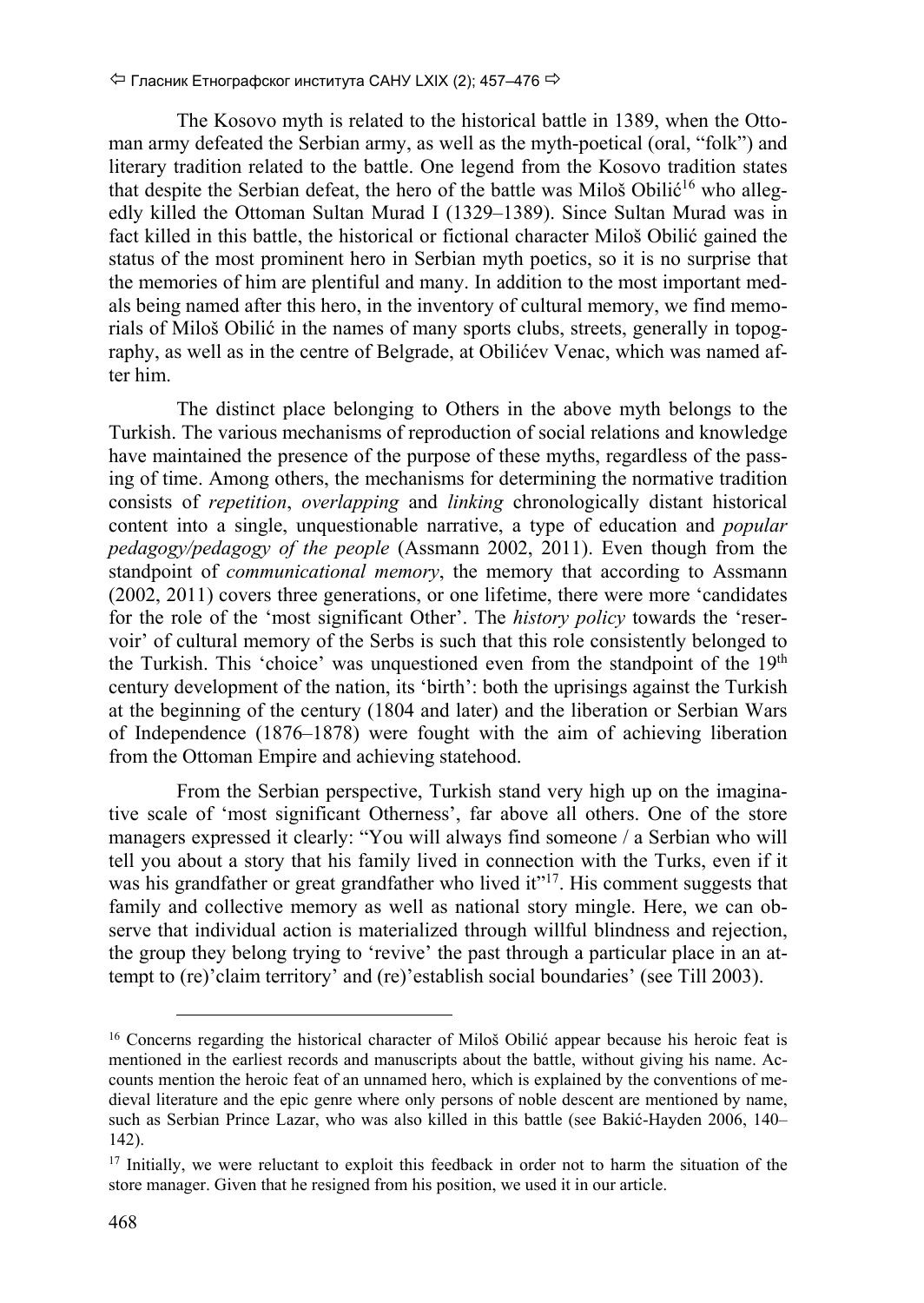Without a feeling for context or balance, the contents outside of the cliché "archenemies", especially positive examples and possible benefits of the Ottoman rule were left to the winds of time<sup>18</sup>. They are not even assumed<sup>19</sup>. Viewed opposite Serbia's 'golden age', which preceded the Ottoman rule, these black-and-white pictures could not have produced anything other than hostility, i.e. the most significant *Otherness*, and an unconscious fear of a revival of 'Ottomanism' (Dević 2016). Hence, falling within the world market's sphere of influence and Western culture illustrate the transition from tradition to modernity (see Müller, 1992) and thus collides with perceived social backwardness and feudalism.

Consequently, residents' attitudes towards the Turkish coffee shop chain should be interpreted within a broader Western/European perspective of representations contructed on ambiguities. For example, in his analysis of ' World War II era Hollywood horror films', Argiro has stressed how specific featured characters "*reproduces long-standing Western European stereotypes about Eastern Europeans by trading in received gothic fantasies"* (2015, 1) while Hammond has portrayed the Balkans as 'one of the major sources of alterity for the West' (2005, 135). Such long lasting tropes and cultural constructs are hard to die and thus fuel both Western and Eastern European collective imaginary.

On the one hand, the truisms on unfulfilled potentials, 'underdevelopment and permanent lagging behind' Europe (Todorova 2005) are habitually traced in some of the variations of a 'five-hundred-year long period of Ottoman rule' theme. Although omnipresent in East Europe, this (dominant) trope, according to Todorova (2010), undoubtedly has a more complex history and spreading: it is also present in Western representations of nationalism outside the West European space, as well as in the manner in which the non-Western world represents itself, which is why the author, trying to avoid the secret of the *origin* and the imposed 'binaryness', adopts a view on a relative synchrony between East and West Europe within a *longue durée* framework. Thus, respondents as Serbs may feel stigmatized within a region that is located on the opposite extreme side of the "ontological scale of Europeanness" (Boatcă 2010, 52) and seems to be permanently "catching up with the West" (Todorova 1997, 235). Irony of history, it is a position they 'share' with Turkey which still holds a particular status in Western imaginative geography given EU's perception of Turkey as "*the Other of Europe*" (Müftüler‐Bac 1998, 240).

 <sup>18</sup> The Ottomans (and by extension contemporary Turks) *"received very little credit for their long and unique tradition of religious tolerance"* (McCarthy 1995, 8). As emphasized by one of the reviewers, this tolerance is especially pointed out in the context of the Sephardic Jews, who were expelled from Iberia and generously accepted by the Ottomans, and less so in the context of the Balkan peoples.

<sup>&</sup>lt;sup>19</sup> Recent academic practice shows slight divergence from this rule. Even though Leovac (2019) mentions common syntagma for Serbo-Turkish relations, such as "old shackles" etc, the author makes a significant thematical step outside the given frame and describes the inclusion of Ali-Rizvan Pasha and especially his wife Mejra in the cultural and social life of Belgrade, emphasising the positive effects of the pasha's wife's actions on culture of city life.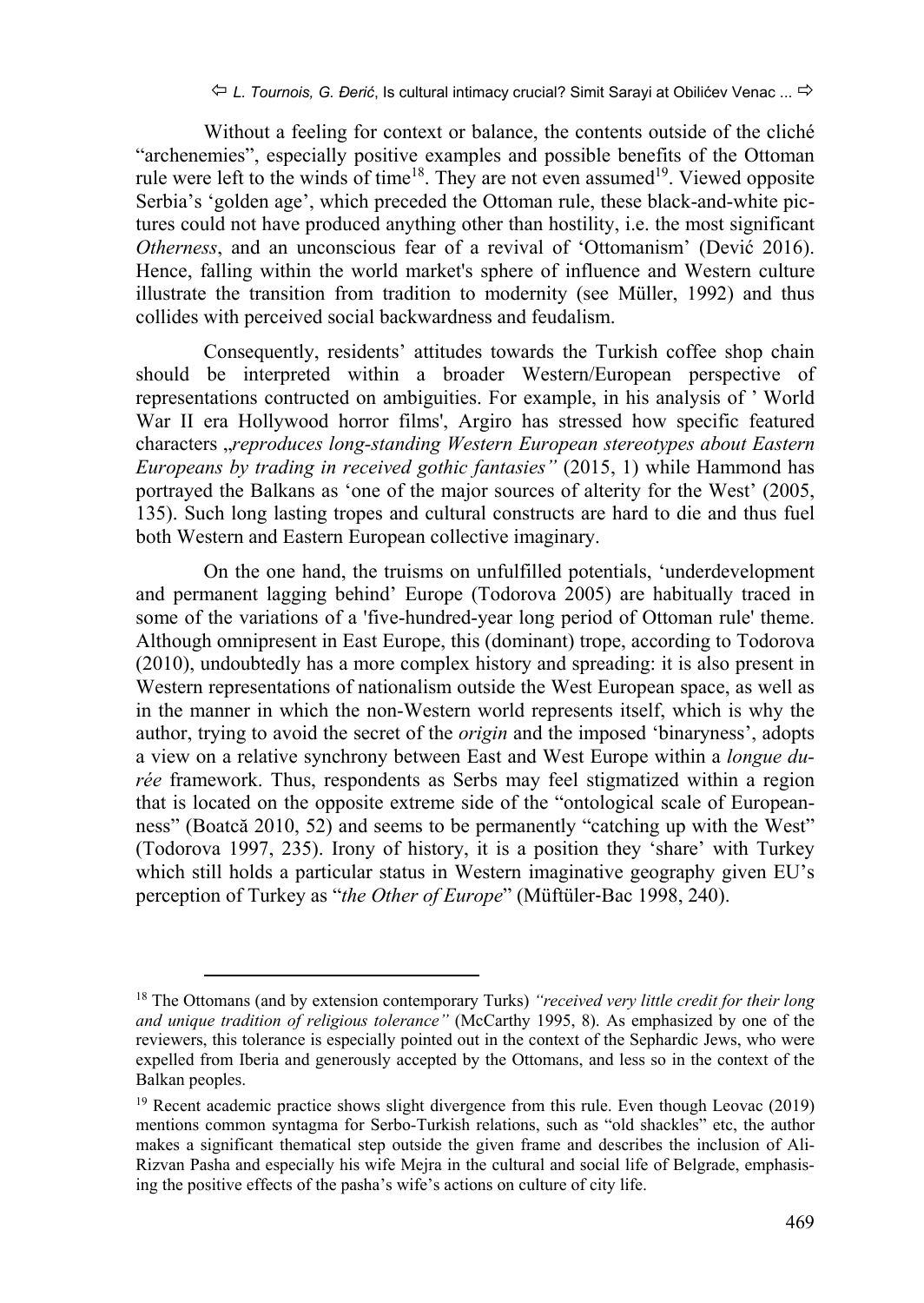On the other hand, after the emancipation from Soviet influence in 1948, the Yugoslav elites constructed an autonomous concept of "The Third Way" of socialism (Kanzleiter 2011) with the help of which the traditional negative image of the Balkans could be reimagined. Although the Yugoslav experiment collapsed in the 90s, participants see post-socialist Serbia as a descendant of a modern and Westernized country while keeping with its cultural peculiarities, and these peculiarities mean to emancipate from its (Ottoman) past symbolically represented by Simit Sarayi. Accordingly, informants perceive the deep transformations that occurred in the Serbian society are irreversible and that they are now "… in the course of unstoppable human progress, as measured by emancipation and freedom" (Baysha 2015, 7).

Such an equivocal situation may spark up anxiety (Buchowski 2006) not to say animosity, which may explain rough responses such as "I would not go there because I heard bad things from more people. I think they are Turks and since I don't like their cuisine either, I have no reason to visit. I don't even like Turkish coffee." (M/43).

The examples of 'a regular scapegoat' emphasize that the Most Significant Other is not unknown to the community, but that it has been construed as 'different' and 'dangerous' since the beginning of historical relationships (Douglass 1992, 2003). Precisely in the continuous transfer of that dangerous differentness, lies the power of perception of the 'Turks' as 'the others'. In time, it had grown from a customary 'rhetorical folklore' intended for stirring moral panic (Goode & Ben-Yehuda 1994; Young 2009), into a constant background noise: it is embedded in the very essence of social life, and in the cultural intimacy of the community. Not only that its idiomatic quality is not perceived as offensive, but it is unobserved in the community that produced it. By becoming established in its negative shape, it acquired a form of stable social fact in orientation that impacts local people's everyday lives expressed through the consumption of goods such as coffee and pastries.

#### **Conclusion**

This empirical research has contributed to the existing literature in showing how the historical and cultural antecedents to the Serbian-Turkish relationships negatively affect the host attitudes towards the franchise and transform its stores into a non-place, a place of "Others". Moreover, assuming that cultural intimacy provides a frame for consumers 'to act and feel', we have shown that, given that the name of the franchise is not even mentioned by the majority of our respondents, it is neither a marker nor a maker of class distinction in local consumer culture (Bookman 2013). On the contrary, it has clearly generated a widespread negative rejection whatever participants' age and/or occupation.

With the intention to explore what 'makes sense of space' and specifically 'what stands behind' Belgradians' attitude towards the Simit Sarayi franchise, we have adopted an agency perspective to the general points about Turkish in everyday discourses, as well as the content of Serbo-Turkish intimacy that are kept quiet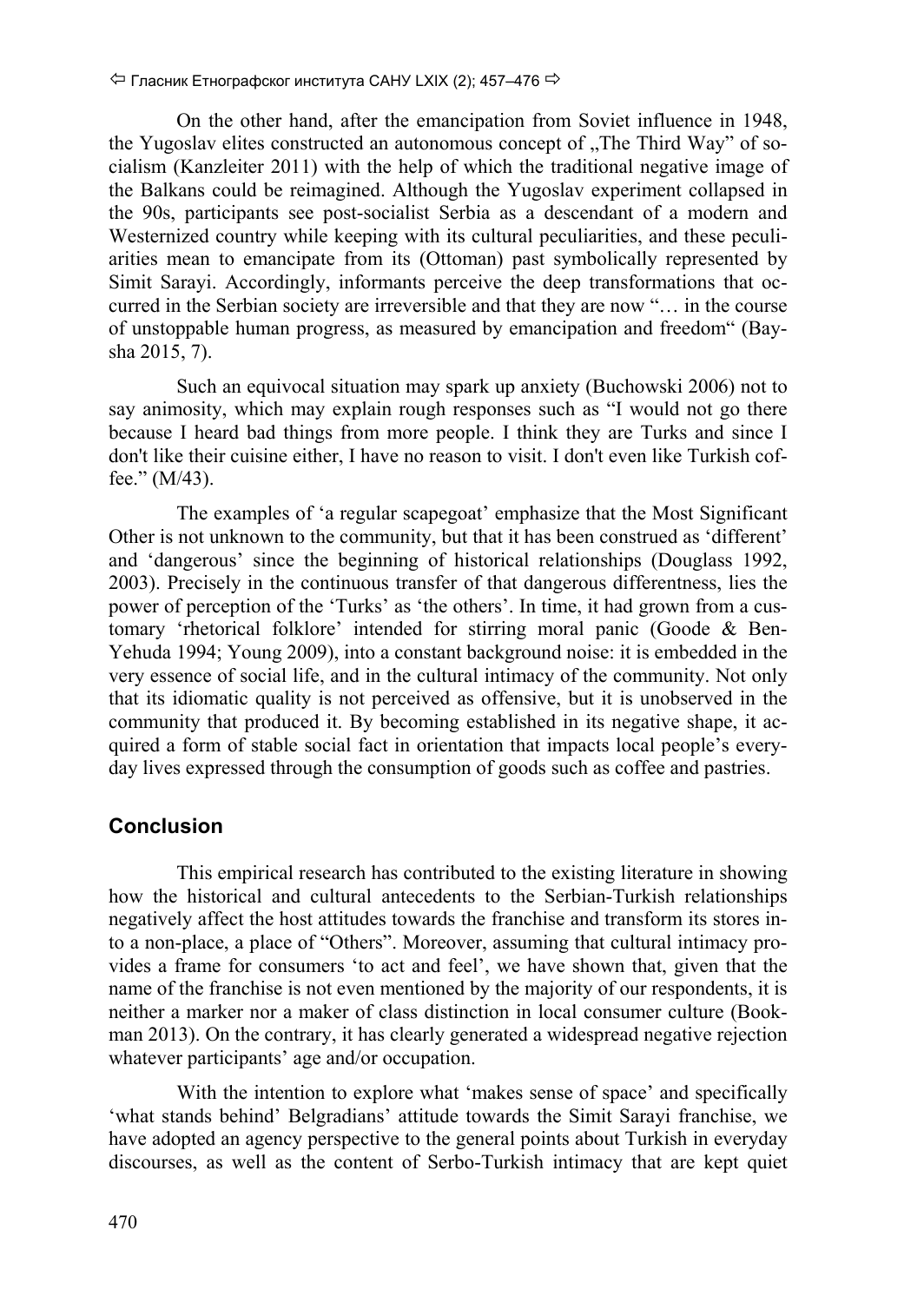and/or not reflected upon. By thematizing the aporia of the ambivalent relationship towards the Turkish, we argued that both the spoken and the silent stem from the pedagogics of cultural memory, from where, according to the principle of faster, forced logic, they spread to a relatively complete set of stereotypes of cultural intimacy (Herzfeld 1997). These stereotypes shape impressions, meanings, ideas and actions. Depending on the needs of the political moment, they are easily instrumentalized, since the mental space is predestined with content and idioms of collective memory, about the self-understanding difference and ancient juxtaposition.

This article has emphasized the importance of the domain of 'the unspoken' but 'taken for granted' in people's mental background of reasoning. The latter finally outweighed affirmative official discourses when decision had to be made at the individual level. In a word, a receptive rhetoric did not undermine the stability of perceptions, images, and meanings of arch-narratives. According to opinions of certain respondents, it actually reminded them of those arch-narratives, and even further strengthened their importance. Thus, the results of our detailed investigation contradict to some extent the assertion that the sturdy progress of state bilateral relations was also accompanied by a positive change of mutual perceptions in both countries (Tesfa-Yohannes 2011). The findings also highlight that, apart from politics, cultural intimacy facilitates a more thorough examination of the 'real life of states, societies, and institutions' (Herzfeld 2016b) by giving voice to its citizens.

#### **References**

- Alexander, Jeffrey C. 2004. "Toward a theory of cultural trauma". *Cultural trauma and collective identity* 76 (4): 620–639.
- Appadurai, Arjun. 1988. "Putting hierarchy in its place". *Cultural Anthropology* 3: 36–49.
- Assmann, Alaida. 2002. *Rad na Nacionalnom Pamćenju* [Arbeit am Nationalen Gedächtnis]*.* Translated from German into Serbian by Aleksandra Bajazetov Vučen. Belgrade: Biblioteka XX vek.
- Assmann, Alaida. 2011. *Duga Senka Prošlosti*. *Kultura Sećanja i Politika Povesti* [Der Lange Schatten der Vergangenheit. Erinnerungskultur und Geschichtspolitik]. Translated by Drinka Gojković. Belgrade: Biblioteka XX vek.
- Argiro, Thomas Robert. 2016. "Mapping the unassimilable: The Balkan other as meme in Val Lewton's Cat People". *European Journal of Cultural Studies* 19 (2): 103–118.
- Atkinson, David, Peter Jackson, David Sibley & Neil Washbourne. 2005. "Editor's preface – On cultural and critical geographies". In *Cultural Geography*. *A Critical Dictionary of Key Concepts*, eds. D. Atkinson, P. Jackson, D. Sibley & N. Washbourne, vii-xviii. London: I.B. Tauris.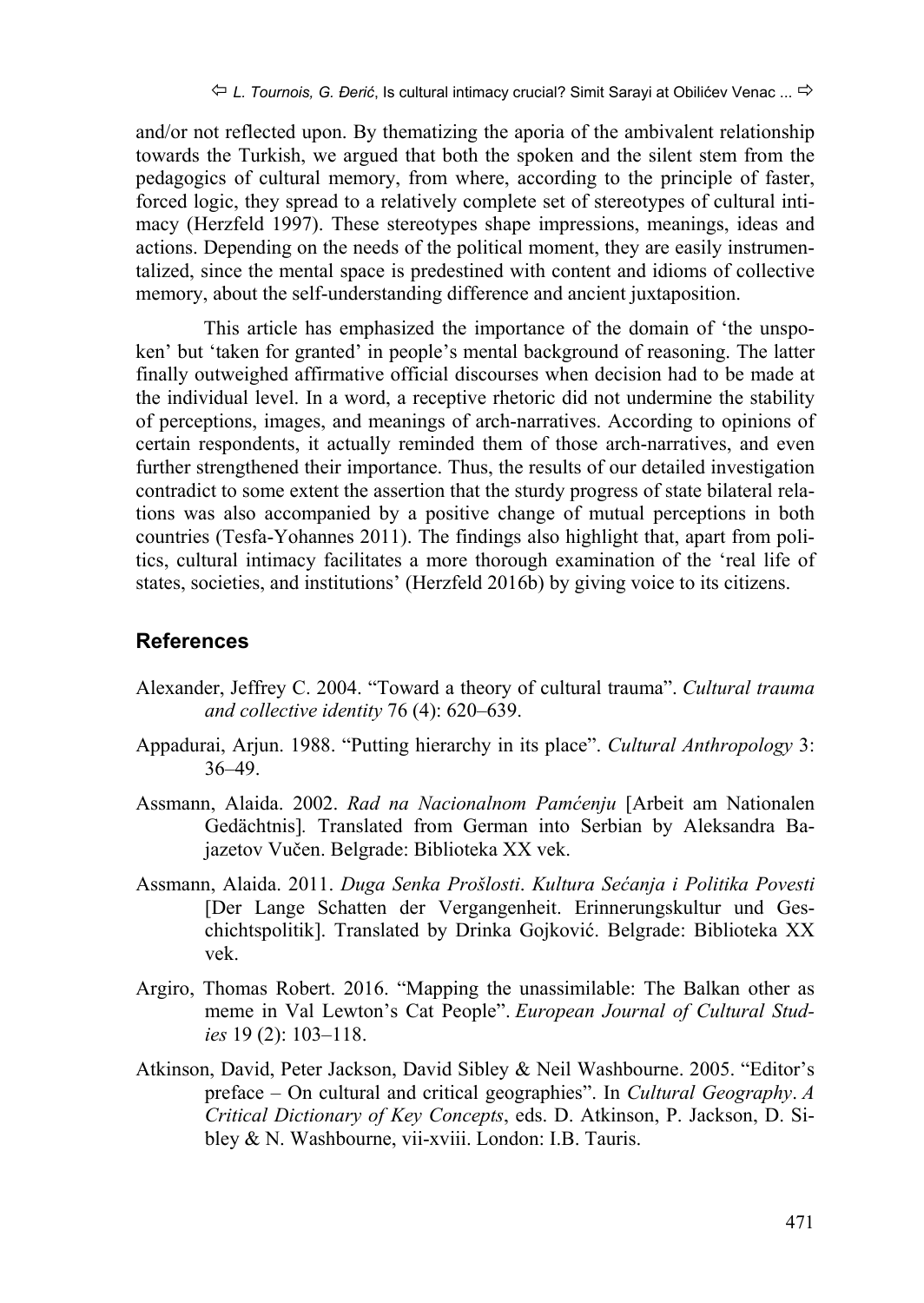$\Leftrightarrow$  Гласник Етнографског института САНУ LXIX (2); 457–476  $\Leftrightarrow$ 

- Aydintasbas, Asli. 2019. "From myth to reality: How to understand Turkey's role in the Western Balkans". *The Sofia Globe*, March 13. https://sofiaglobe.com/2019/03/13/from-myth-to-reality-how-tounderstand-turkeys-role-in-the-western-balkans/ (Accessed November 21, 2020).
- Bakić-Hayden, Milica. 1995. "Nesting orientalisms: The case of former Yugoslavia". *Slavic Review* 54: 917–931.
- Bakić-Hayden, Milica. 2006. *Varijacije na Temu "Balkan"* [Variations on the Theme "Balkans"]. Belgrade: Institut za filozofiju i društvenu teoriju, "Filip Višnjić".
- Baysha, Olga. 2015. "Ukrainian Euromaidan: The exclusion of otherness in the name of progress". *European Journal of Cultural Studies* 18: 3–18.
- Billig, Michael. 1995. *Banal Nationalism.* Translated from English into Serbian by Veselin Kostić. Belgrade: Biblioteka XX vek.
- Boatcă, Manuela. 2010. "Multiple Europes and the politics of difference within". In *The Study of Europe,* eds. H. Brunkhorst & G. Grözinger, 51–66. Nomos Verlagsgesellschaft mbH & Co. KG.
- Bookman, Sonia. 2013. "Coffee brands, class and culture in a Canadian city". *European Journal of Cultural Studies* 16 (4): 405–423.
- Bookman, Sonia. 2014. "Brands and urban life: Specialty coffee, consumers, and the co-creation of urban cafe sociality". *Space and culture* 17 (1): 85–99.
- Buchowski, Michal. 2006. "Social thought & commentary The specter of orientalism in Europe: From exotic other to stigmatized brother". *Anthropological Quarterly* 79: 463–482.
- Cappelletto, Francesca. 2003. "Long‐term memory of extreme events: From autobiography to history". *Journal of the Royal Anthropological Institute* 9: 241– 260.
- Colombino, Annalisa. 2009. "Multiculturalism and time in Trieste: Place-marketing images and residents' perceptions of a multicultural city". *Social & Cultural Geography* 10: 279–297.
- Connerton, Paul. 1989/2002. *Kako Društva Pamte* [How Societies Remember]. Translated by Slavica Miletić. Belgrade: Fabrika knjiga.
- Dąbek-Derda, Ewa. 2004. "Słobodziankovo mytologizovani". In *Punkty Widzenia II : Strategie Autorskie w Czeskim i Polskim Teatrze i Filmie = Pohledy II*, eds. T. Lazorčakova & E. Wąchocka, 121–135. Katowice: Wydawnictwo Uniwersytetu Śląskiego.
- Davidson, Joyce & Christine Milligan. 2004. "Embodying emotion sensing space: introducing emotional geographies". *Social & Cultural Geography* 5: 523– 532.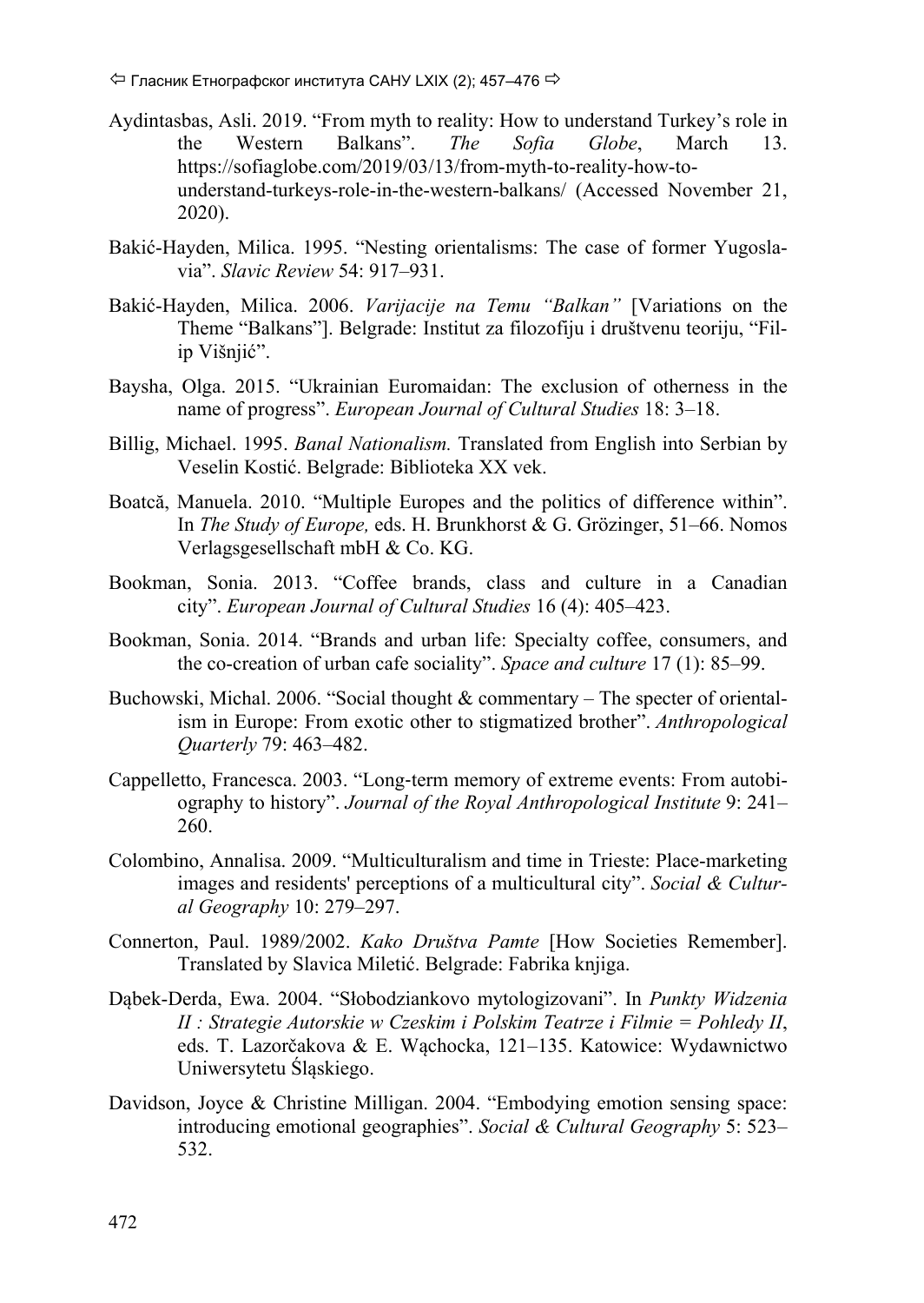- Dehaene, Michiel & Lieven De Cauter, eds. 2008. Heterotopia and the City: Public Space in a Postcivil Society. Routledge.
- Dević, Ana. 2016. "Ottomanism and neo-ottomanism in the travails of the 'Serbian national corpus': Turkey as the recurrent focus of Serbian academia". *Die Welt des Islams* 56: 534–548.
- Đerić, Gordana. 2005a. "Stereotip: kraj (jedne) price [Stereotype: End of (one) story]". *Filozofija i društvo* 28: 71–93.
- Đerić, Gordana. 2005b. "O nemim i glasnim stereotipima: Konstruisanje 'etničkog karaktera' u usmenoj književnosti [On silent and loud stereotypes. Constructing ethnic character in oral literature]". *Filozofija i društvo* 26: 105– 123.
- Đerić, Gordana. 2014. "Kulturna intimnost i ishrana: Jedan intervju i rasprava [Cultural intimacy and nutrition: An interview and discussion]". *Glasnik Etnografskog instituta SANU* 62: 101–112.
- Douglass, Mary. 1992. *Risk and Blame: Essays in Cultural Theory*. London: Routledge.
- Douglass, Mary. 2003. *Purity and Danger: An Analysis of Concepts of Pollution and Taboo*. Routledge.
- Fauconnier, Gilles & Mark Turner. 2002. *The Way We Think. Conceptual Blending and the Mind's Hidden Complexities*. New York: Basic Books.
- Foucault, Michel. 1984. "Des espaces autres. Hétérotopies [Of other spaces: Heterotopias]". *Architecture, Mouvement, Continuité* 5: 46–49.
- Foucault, Michel. 2005. "*Mišel Fuko 1926–1984–2004*. *Hrestomatija* [Michel Foucault 1926*–*1984*–*2004. Anthology]", Eds. P. Milenković & D. Marinković. Novi Sad: Vojvođanska sociološka asocijacija.
- Foucault, Michel. 2009. *Le Corps Utopique, les Hétérotopies* [The Utopian Body, Heterotopias]. Paris: Nouvelles Editions Lignes.
- Freitag, Ulrike. 2014. "'Cosmopolitanism' and 'Conviviality'? Some conceptual considerations concerning the late Ottoman Empire". *European Journal of Cultural Studies* 17: 375–391.
- Gedi, Noa & Yigal Elam. 1996. "Collective Memory what is it?". *History and memory* 8: 30–50.
- Goffman, Erving. 1974. *Frame Analysis*. Harmondsworth: Penguin.
- Goode, Erich & Nachman Ben-Yehuda. 1994. "Moral panics: Culture, politics, and social construction". *Annual Review of Sociology* 20: 149–171.
- Hajdarpašić, Edin. 2008. "Out of the ruins of the Ottoman Empire: Reflections on the Ottoman legacy in South-Eastern Europe". *Middle Eastern Studies* 44 (5): 715–734.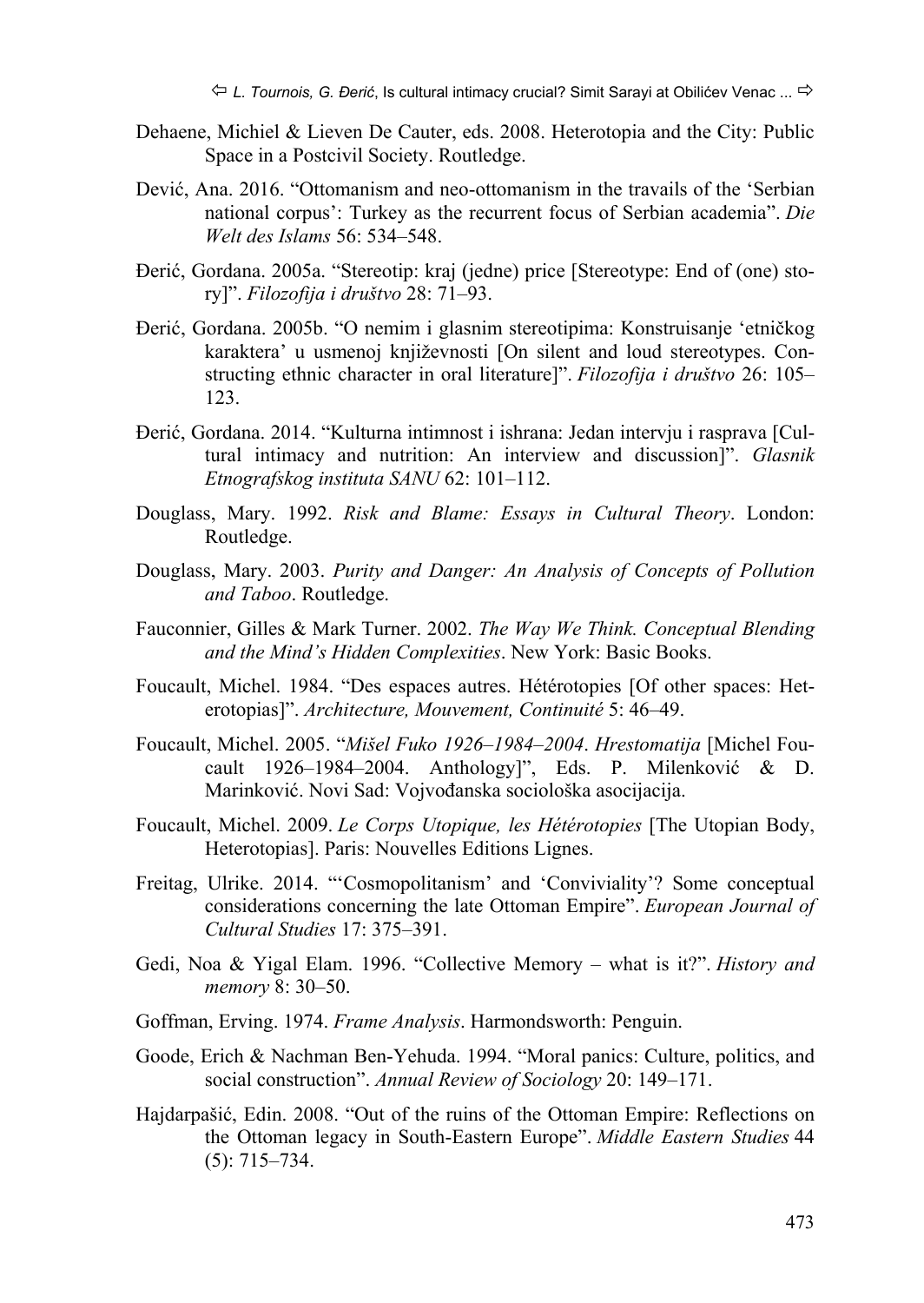- Halbwachs, Maurice. 1992. *On Collective Memory*. Chicago: University of Chicago Press.
- Heckathorn DD & Cameron CJ. 2017. "Network sampling: From snowball and multiplicity to respondent-driven sampling". *Annual Review of Sociology* 43: 101–119.
- Hammond, Andrew. 2005. "'The danger zone of Europe' Balkanism between the Cold War and 9/11". *European Journal of Cultural Studies* 8 (2): 135–154.
- Hermes, Joke, Ann Gray & Pertti Alasuutari. 2005. "New Europe, new cultural studies?" *European Journal of Cultural Studies* 8 (2): 131–133.
- Herzfeld, Michael. 1997/2004. *Kulturna Intimnost. Socijalna Poetika u Nacionalnoj Državi* [Cultural Intimacy: Social Poetics in the Nation-State]. Translated by Slobodanka Glišić with a preface for the Serbian edition. Belgrade: Biblioteka XX vek.
- Herzfeld, Michael. 2016a. "The hypocrisy of European moralism: Greece and the politics of cultural aggression‐part 2". *Anthropology Today* 32: 10–13.
- Herzfeld, Micahel. 2016b. *Cultural Intimacy: Social Poetics and the Real Life of States, Societies, and Institutions*. Routledge.
- Herzfeld, Michael. 2018. "Cultural Intimacy and the Politics of Civility". In *Handbook of Political Anthropology*, eds. H. Wydra & B. Thomassen, 101–113. Edward Elgar Publishing.
- Hoelscher, Steven & Derek H. Alderman. 2004. "Memory and place: Geographies of a critical relationship". *Social & Cultural Geography* 5: 347–355.
- Itzkowitz, Norman. 1996. "The problem of perceptions". In *Imperial Legacy: The Ottoman Imprint on the Balkans and the Middle East*, ed. L.C. Brown, 30– 38. New York: Columbia University Press.
- Kanzleiter, Boris. 2008. "Yugoslavia". In *1968 in Europe*, eds. M. Klimke & J. Scharloth, 219–228. New York: Palgrave Macmillan.
- Košničar, Sofija. 2015. "Aspekti drugosti u ranom putopisnom diskursu Miloša Crnjanskog o Banatskim Švabama u svetlu potestarne imagologije [Aspects of otherness in Miloš Crnjanski's early travelogue discourse on Banat Swabians in the light of potestar's imagology]". *Годишњак Филозофског факултета у Новом Саду* 40: 129–149.
- Lazić, Vuk. 2017. "Politički, ekonomski i kulturni aspekti prisustva Turske u BiH od 2003. godine [Political, economic and cultural aspects of Turkey's presence in Bosnia and Herzegovina since 2003]"*. Međunarodna politika* LXVIII: 56–76.
- Leovac, Danko. 2019. "Kulturni i društveni život Turskog Paše u Beogradu Primer Ali Riza Paše [The Cultural and social life of the Turkish Pasha in Belgrade: The case of Ali Riza Pasha]". *Etnoantropološki problemi* 14: 247–258.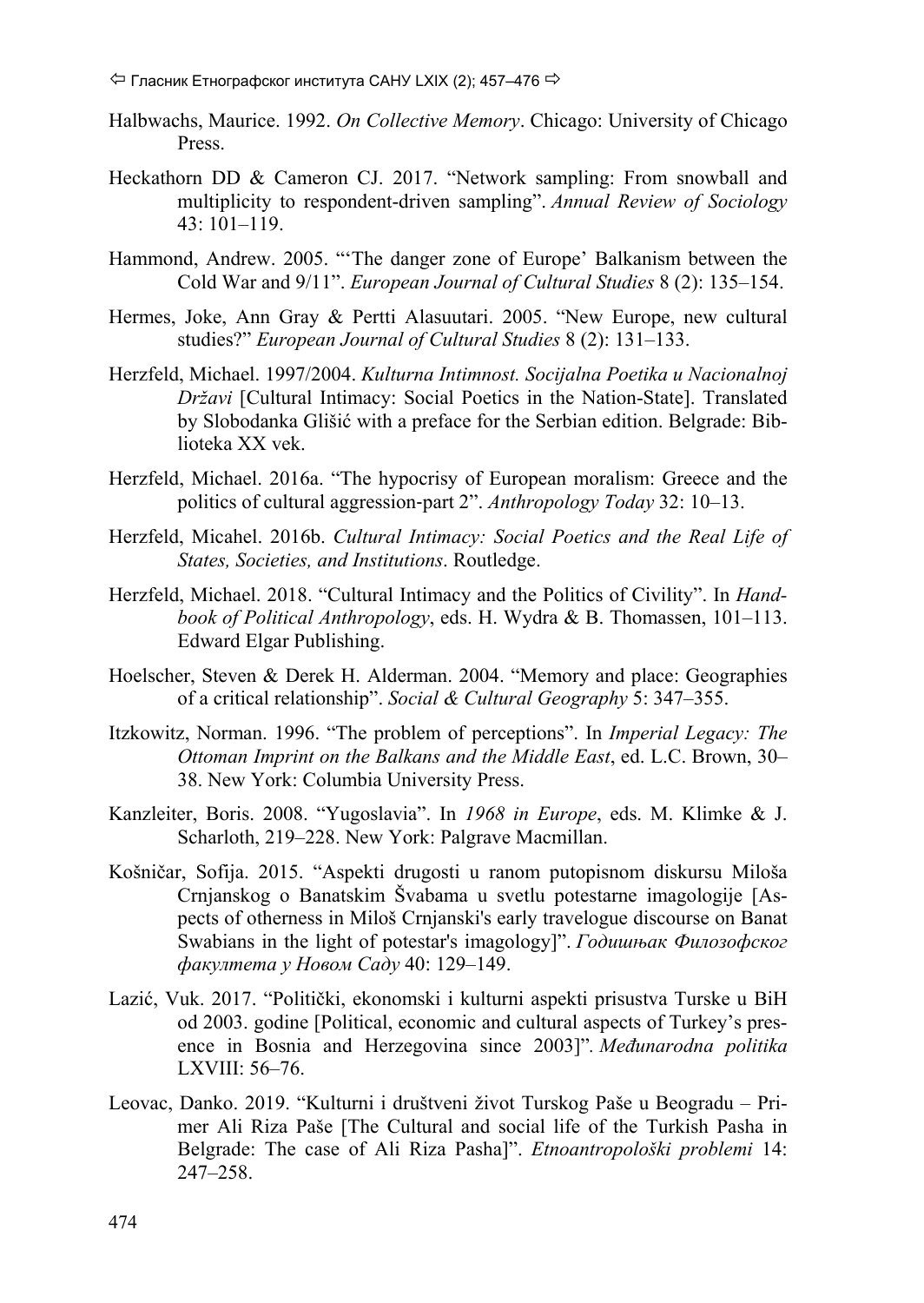*L. Tournois, G. Đerić*, Is cultural intimacy crucial? Simit Sarayi at Obilićev Venac ...

- Marshall, Debra. 2004. "Making sense of remembrance". *Social & Cultural Geography* 5: 37–54.
- McCarthy, Justin. 1995. *Death and Exile: The Ethnic Cleansing of Ottoman Muslims, 1821–1922*. Princeton: Darwin Press.
- Moustakas, C. 1994. *Phenomenological Research Methods*. Sage publications.
- Müftüler‐Bac, Meltem. 1998. "The never‐ending story: Turkey and the European Union". *Middle Eastern Studies* 34: 240–258.
- Müller, Klaus. 1992. "'Modernising' Eastern Europe: Theoretical problems and political dilemmas". *European Journal of Sociology* 33: 109–150.
- Murtagh, Lisa. 2007. "Implementing a critically quasi-ethnographic approach". *Qualitative Report* 12 : 193–215.
- Nal, Emmanuel. 2015. "Les hétérotopies, enjeux et rôles des espaces autres pour l'éducation et la formation [Heterotopias, issues and roles of other spaces for education and training]". *Recherches & éducations* 14: 147–161.
- Šimáková, Marina Speváková. 2018. "Stereotypy a obrazy o iných jako súčasť cestopisnej literatúry: Na príklade cestopisov o Čiernej Hore Jozefa Holúbeka (1883–1956) [Stereotypes and images about others as part of travel literature: On the example of travel books about Montenegro by Jozef Holúbek (1883–1956)]". *Slovenská Literatúra* 65: 379–399.
- Soja, Edward W. 1990. *Postmodern Geographies*. London, New York: Verso.
- Spasić, Ivana. 2011. "The trauma of Kosovo in Serbian national narratives". In *Narrating Trauma: On the Impact of Collective Suffering*, eds. R. Eyerman, J.C. Alexander & E. Butler Breese, 81–105. Boulder: Paradigm Publishers.
- Srivastava Prachi & Nick Hopwood. 2009. "A practical iterative framework for qualitative data analysis". *International Journal of Qualitative Methods* 8: 76–84.
- Stokes, Martin. 2010. *The Republic of Love: Cultural Intimacy in Turkish Popular Music*. Chicago, London: University of Chicago Press.
- Svenonius Ola & Fredrika Björklund. 2018. "Explaining attitudes to secret surveillance in post-communist societies". *East European Politics* 34: 123–151.
- Tanasković, Darko. 2013. "Protivrečnosti neoosmanizma kao praktične politike [The Contradiction of Neo-Ottomanism as a practical policy]". In *Turska – Regionalna Sila?* [Turkey – A regional power?], eds. M. Đurković & A. Raković. Belgrade: Institute for European Studies. https://www.youtube.com/watch?v=QW4kRQn3vVc (Accessed December 8, 2020).